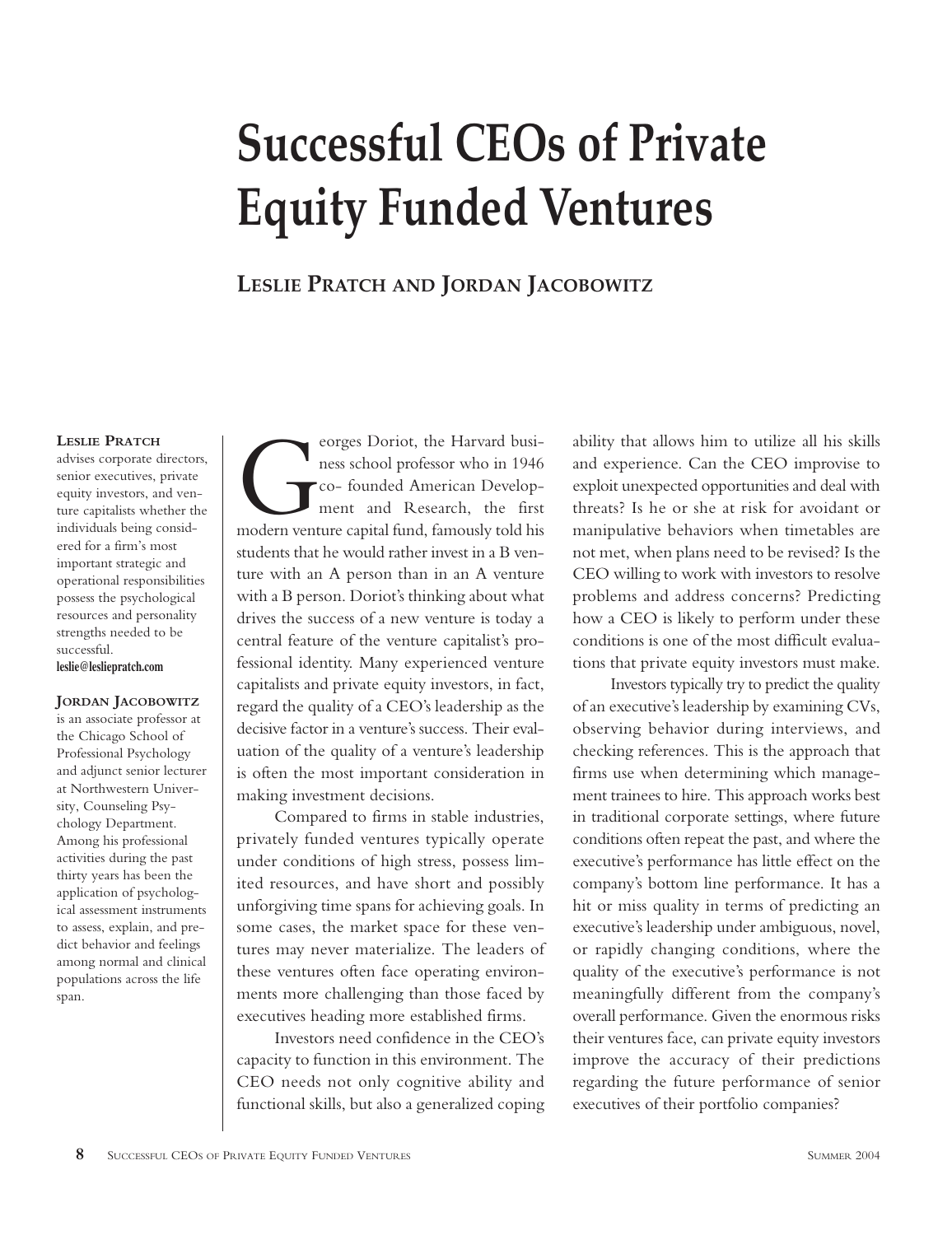This article argues that clinical psychology possesses methods that can help reduce the risk private equity investors face in selecting executives whose functioning is critical to the success of particular ventures in their portfolios. Investors need to become more intelligent consumers of these methods. They have every reason to use the most effective tools possible to make their predictions as accurate as possible.

In particular, we believe that semi-projective and projective techniques provide the most valuable information. Using them in conjunction with the more traditional evaluation tools should substantially increase the accuracy of executive selection and thereby enhance returns in portfolios of new venture investments. The insight offered by clinical psychology adds indispensable information that reduces the "prediction error" associated with selecting top executives.

Using a clinical psychology methodology, this article reports on research on the psychological characteristics of successful CEOs of ventures funded by private equity. It is a first step to help venture capitalists improve their evaluation of potential leaders.

Here is an example illustrating the power of our approach. Shown a picture of a little boy sitting before a violin, one CEO told the following story to describe what he saw:

> Here's (he gave his own first name) at his early age in elementary school, studying and dreaming about what the future holds. As he looks back, he has fond memories of friendships that he enjoyed and is appreciative of the efforts everyone made to bring him to where he is today.

A second CEO told a different story in response to the same picture:

> The little boy, we'll call him Timmy, has just been given a violin and he is trying to learn how to play. But he's pretty much decided he'll give it a chance.

What might these two stories predict about how these two executives would perform as CEOs of private equity funded ventures?

Before you read further, stop for a moment and jot

down what *you* would predict. Later in this article we lay out the clinical psychological interpretation of these two stories and relate them to actual outcomes. These stories reveal a great deal about the CEOs' likely functioning. One private equity fund made the right decision in picking the CEO. The other probably wishes it had known more about the CEO's functioning because in moving forward with him, it assumed far more risk than it likely was comfortable with. This CEO's functioning led to an adverse outcome.

# **STRATEGIES FOR ASSESSMENT**

Let us begin by reviewing the traditional tools used to evaluate senior management before summarizing our clinical approach.

There are many perspectives on leadership—developmental, behavioral, cognitive—that psychologists use to examine why some managers, when promoted into positions of authority, perform better than others. Industrial and organizational psychologists use trait or behavioral approaches. Narrowly defined traits (for example, an individual's dominance) have frequently been found to be situation specific. They have little ability to predict how well an individual will perform as a leader in a new or different situation. Similarly, approaches that look only at an executive's overt behaviors (typical of the approach of executive coaches) are unable to predict how the individual will perform in novel conditions.

Private equity funded ventures often have operating environments unlike any their CEOs have previously encountered. Relying solely on an executive's past performance, as conveyed by a CV and reference checking, is inadequate to predict how well this executive can perform in the future. Here methods borrowed from clinical psychology can help.

Our approach mirrors the perspective of the venture capitalist. We accept that individuals are complicated, idiosyncratic, and that they have qualities that manifest themselves in certain situations and not in others. Unlike approaches common to industrial/organizational psychology, where the candidate being assessed is easily reduced to a grade or a type, our approach requires the expertise of a clinical psychologist to make nuanced distinctions between two candidates who are superficially very similar.

Obviously, some of the variability in the success of private equity funded ventures is situational and some of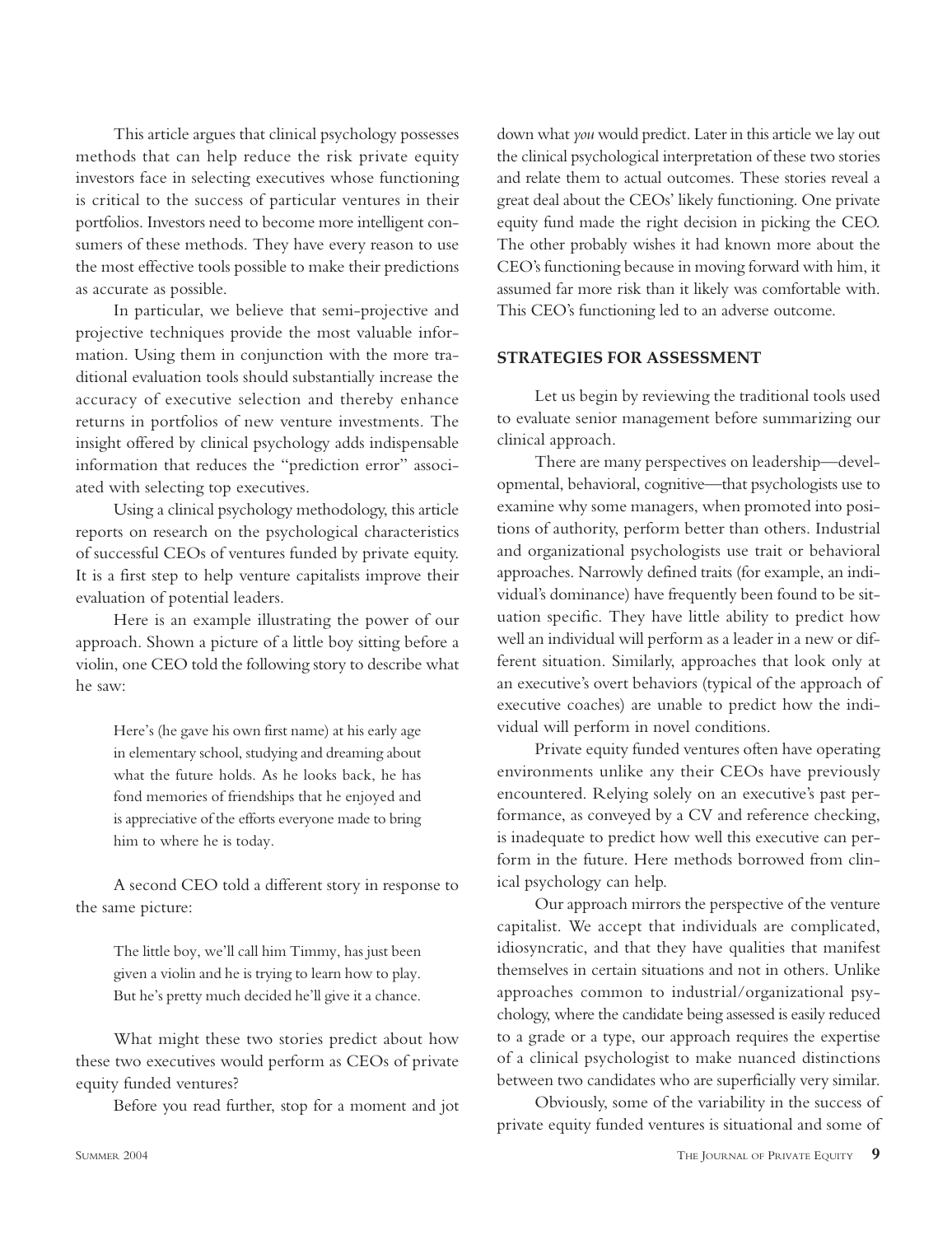it is luck. But we believe that much firm-specific risk can be explained by the individual functioning of the CEO. To understand why a CEO was successful, we take into account such factors as motivation, stress tolerance, and perceived social supports such as marriage.

In the next section we outline the skeleton of the conceptual framework we use to integrate information that bears on whether a CEO can fulfill his investors' expectations. We describe how we used this framework to assess CEOs in our study. We then discuss the findings of this research and their implications for how venture capitalists can improve their hiring and funding decisions.

# **THE CLINICAL ASSESSMENT STRATEGY**

The approach we take looks at a CEO's psychological functioning as it bears on workplace performance. In addition to looking at the public aspects of self (résumé, experience, and achievements) we also look at private aspects (motivation, family, values, conflicts, and fantasies) that affect workplace functioning. Our assessment strategy examines five areas:

*Business Culture.* Some highly capable leaders are better suited for larger corporate environments, not the less structured environment of a start-up. Other CEOs function best only as long as the firm remains under a certain size. Understanding the business and managerial environment in which the CEO is expected to execute a corporate strategy is necessary before making predictions regarding an individual's leadership in that context. Some of the factors we consider include the competitive environment, investors' exit strategies, and organizational culture.

*Intelligence, Work Skills, and Experience.* The executive has to have the necessary functional skills and cognitive capability in order to perform the work of the role.<sup>1</sup> This dimension generally reveals itself on résumés and in interviews and reference checks. Venture capitalists and executive recruiters emphasize this dimension in screening senior management candidates.

*Development.* Understanding an executive's past helps us articulate his public and private motivations and capabilities. Understanding an individual's current developmental needs (for example, possible midlife concerns or thoughts of ultimate retirement) enhances the overall assessment of motivational priorities as they bear on predicting the quality of his leadership.

*Personal Life Areas.* We want to know how the individual handles non-business aspects of life that affect his or her leadership—family, leisure, religious beliefs, for example. How does the person balance these aspects of life with his work life? What are the sustaining relationships and support systems outside of work?

*Personality Structure and Dynamics.* We look at different levels and functions of personality, conscious and unconscious, including motives, coping, interpersonal style, and integrity. By taking a sophisticated look at the individual's personality, we are able to examine his motivation and capacity to carry out his work responsibilities.

To some extent, these five areas appear deceptively distinct. In fact, they overlap and interact, as, for example, past development shapes personality and intellectual functioning, and the latter two affect continued development and functioning in vocational and personal life domains. Therefore, these five areas are components of a global, holistic approach to understanding and predicting leadership, which we have branded the Active Coping Assessment©. This approach marries two normally distinct approaches to evaluating executive capability. It combines the approach traditionally used by venture capitalists emphasizing an executive's industry knowledge and functional expertise, with a clinical approach that explores less easily observed dimensions of the executive that bear on the ability to perform as expected.

# **METHOD AND PROCEDURES**

We contacted 30 leading private equity firms. Each firm was asked to nominate CEOs whom it regarded as having been successful leading one of its past or present portfolio companies. Fifteen firms nominated 25 CEOs. In the end, our sample included 20 CEOs nominated by 12 different firms. We left it to each firm to define for itself how the outcome measure of success was defined,<sup>2</sup> but every CEO ran a venture the investing firm regarded as a financial success: The firm had either successfully exited the investment or had a reasonable expectation of doing so.

In addition to the financial outcome, some investors defined success along a second dimension that turned on the quality of their relations with the CEO as a factor in the venture being successful. They noted their ability to raise concerns and resolve problems with the CEO in an open, straightforward manner, their perception of the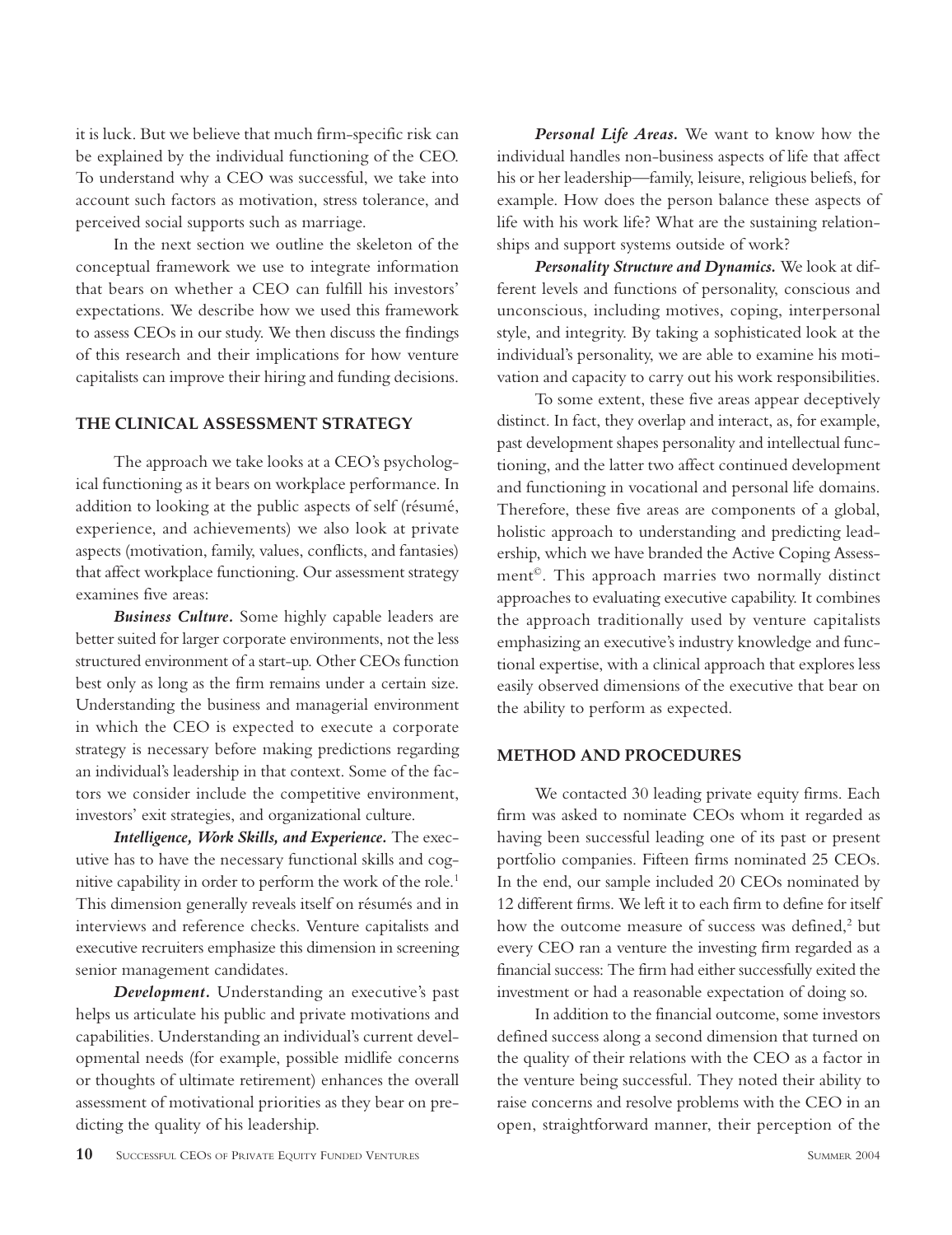CEO's integrity, and whether they would want him as a CEO for another venture. Several investors cited the willingness of the CEO to share information and raise matters of concern in a timely way as being important factors in reducing the perceived risk associated with the venture.

The CEOs (*see Exhibit 1*) headed firms in a welldiversified range of industries, stage of company growth, and size of investment. The industries included pharmaceuticals, web-based services, manufacturing, telecommunications, hospital management, and consumer products. The nature of the private equity investor's involvement fell into four categories of funding during the CEO's tenure: start-up/early stage (nine or roughly 50%); growth (six or roughly 30%); mature (one or 5%); LBO/turnaround (four or 20%). Of the 20 CEOs, six had successfully led venture-backed firms more than once; 14 were first time CEOs whose tenure ranged from two to 15 years. It turned out that the sample divided almost equally between CEOs who were founders or part of the original management, and CEOs who were installed by the venture firms when or after the investment was made. Some of the CEOs came in to run start-ups that had almost no revenues; others were asked to turn around companies that were under-performing.

Participation in the study involved the CEO giving us four hours for the assessment and two hours for feedback and discussion following the assessment. In all but two cases, the assessment was conducted at the executive's place of work. (The other two cases were conducted at conference centers.)

The assessment proceeded in line with the clinical assessment strategy described in the previous section. The particular operational details of the assessment is included in Appendix A.

The sample included 19 men and one woman. The mean age of the participants was 50 years (S.D.  $=$  nine; range  $= 30-64$  years). One participant was originally from India; the rest were native-born Americans. All were married. All had at least a college degree. Eight of the 20 had some kind of advanced degree that ranged from an M.B.A. to a law degree to a Ph.D.

# **FINDINGS**

In the interest of stressing what readers find new and of most concern, we are reporting the findings on

the first four of the five components of our model in Appendix B. We will integrate the findings in Appendix B with the findings below in a later stage when we discuss the implications of the findings for investors and our conclusions. We will focus here on the last component of our model, personality structure and dynamics, an area where investors have the least expertise in evaluating prospective CEOs.

#### **Self-Description of Motivational Priorities**

The CEOs completed a psychometric self-report test that was designed to identify motivational priorities and patterns. This test was standardized with an American adult population. The test is comprised of 20 motivational scales and two validity scales. Each motivational scale represents a defined psychological need such as the need to achieve, socialize, direct others, and have fun. The validity scales assess any tendencies to represent the self in either an extremely negative or positive manner.

Validity scores of the CEOs indicated that they were within one standard deviation of the norm (average) of the standardized sample. Therefore, the CEOs did not display any extreme proclivities to present themselves as especially positive or negative. The scale indicative of a positive self-representation was higher than that of the negative self-representation, suggesting that overall these individuals tended to describe themselves in a manner considered socially and conventionally favorable.

Similarly, of the 20 motivational scale scores, all of the averages for the CEOs fell within one standard deviation of the normative mean. This pattern suggests that the group of CEOs is quite "normal" with regard to motivational needs. Nevertheless, some needs approached exceeding the normative mean by one standard deviation and others approached falling one standard deviation below the normative mean. Among the former group were needs for achievement, dominance, and exhibitionism. Among the latter were the needs for abasement (passivity and selfnegation), autonomy (need to rebel and resist pressure to conform), understanding (interest in theoretical and abstract activities), and sentience (aesthetic appreciation). This pattern of motives indicates that the CEOs strive actively to accomplish difficult, pragmatic tasks by leading others in such endeavors. The CEOs like being in the limelight and being praised for their accomplishments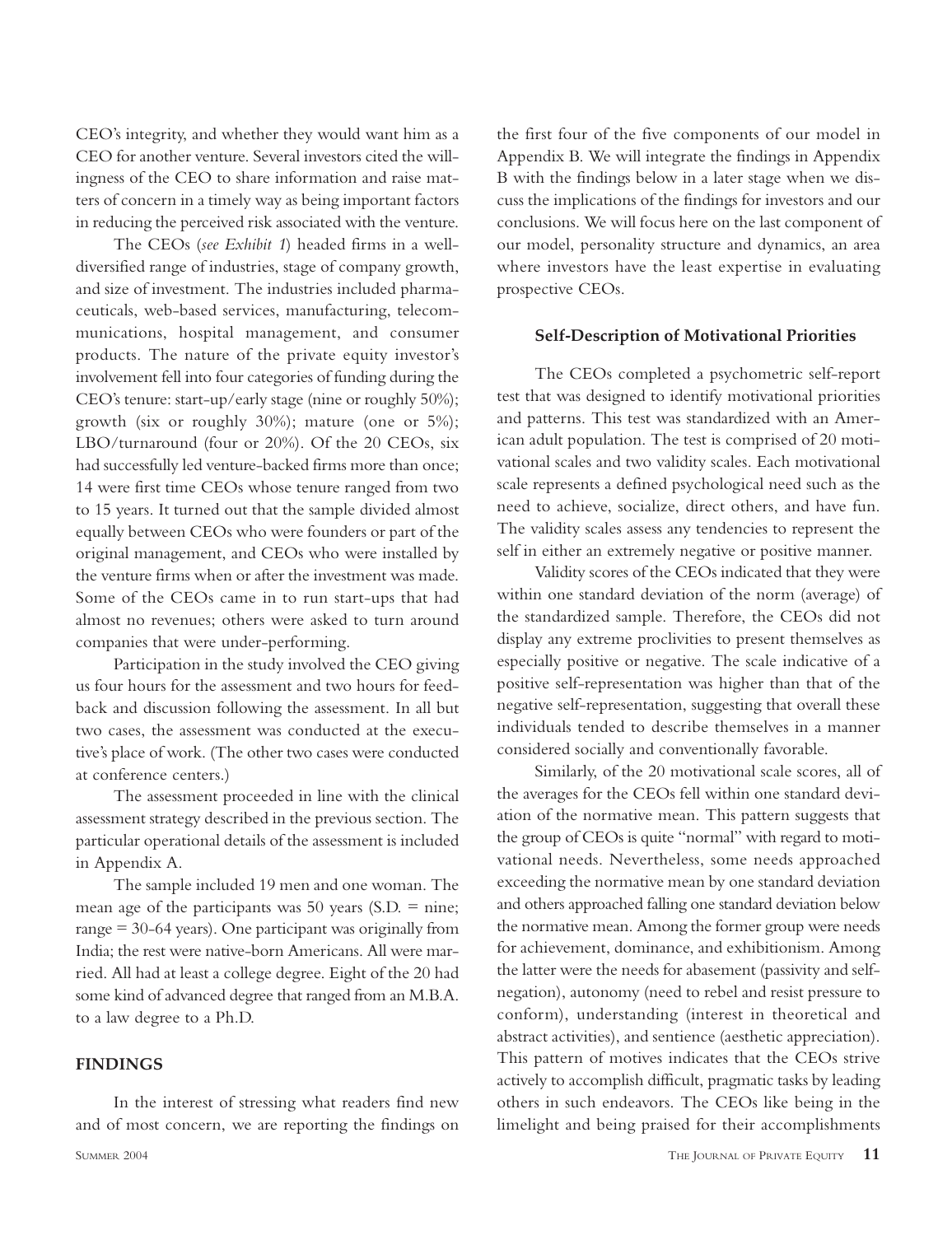| $\blacksquare$ |
|----------------|
| ⊢              |
| Ī              |
| ≏              |
| $\blacksquare$ |
| Ξ              |
| $\Join$        |
| ш              |
|                |

# Company Stage and CEO Success Measures **Company Stage and CEO Success Measures**

- L

| $\mathsf{a}$   | <b>Business</b>                                            | Company Stage<br>When CEO Arrived | <b>Industry</b>                                | <b>Business Challenge</b>                                                                                                                                                                                                                                                                                      | Why Considered Successful                                                                                                                                                                                                                                                                                                                                                                                                                                      |
|----------------|------------------------------------------------------------|-----------------------------------|------------------------------------------------|----------------------------------------------------------------------------------------------------------------------------------------------------------------------------------------------------------------------------------------------------------------------------------------------------------------|----------------------------------------------------------------------------------------------------------------------------------------------------------------------------------------------------------------------------------------------------------------------------------------------------------------------------------------------------------------------------------------------------------------------------------------------------------------|
|                | Web-based personal<br>publishing and<br>communities        | Start-up                          | Web-based media<br>services                    | Grow company and develop revenue model<br>Raise capital to finance growth<br>Exit through sale or IPO                                                                                                                                                                                                          | Grew internet division for acquiring company that was later sold for \$10+ billion<br>Sold internet company for \$60+ million in late 1990s                                                                                                                                                                                                                                                                                                                    |
| $\sim$         | management software<br>Automated materials                 | Start-up                          | Web-based distribution<br>services             | Take product from concept to beta, bring to<br>market and sell at a profit (expansion stage)<br>Grow software sales (growth stage)<br>Exit through sale                                                                                                                                                        | Proved he could design and procure industrial commodity through web-based<br>Launched and grew company to seven-figure in revenue in six months<br>Raised two rounds of venture capital<br>distribution                                                                                                                                                                                                                                                        |
| 3              | pharmaceutical and food<br>Biotechnology for<br>industries | Start-up                          | Life sciences,<br>pharmaceuticals              | Develop and license chemicals for food and<br>pharmaceutical applications                                                                                                                                                                                                                                      | Started current company to supply chemicals to pharmaceutical and food<br>Sold first company and led IPO raising \$50+ million<br>industries                                                                                                                                                                                                                                                                                                                   |
| 4              | Performance opticals                                       | Growth                            | Consumer products -<br>health care and optical | Strengthen its distribution and leverage that<br>Build the business in a sustainable way<br>growth                                                                                                                                                                                                             | Prior success as CEO of consumer products company that was funded by his<br>current investors; led a dramatic turnaround there                                                                                                                                                                                                                                                                                                                                 |
| 5              | Contract research                                          | Growth                            | Pharmaceutical services                        | management, developed strategic marketing plan,<br>team; tripled revenues while reducing losses by<br>In first 90 days, CEO assessed and restructured<br>opened new headquarters, and hired new sales<br>Save a dying business: Unsustainable losses<br>running millions of dollars every month<br>over $80\%$ | S<br>VCs did a search and liked this CEO: "He knew where he was going and how<br>several more than \$35 million in revenues in a couple of years. He has been a<br>get there. He was firm, decisive; he could bring discipline to a company that<br>great choice so far. If the company continues at its current rate, we expect to<br>needed it. His experience was extremely relevant; he had built a business to<br>make 4× the investment (over 4 years)." |
| $\circ$        | Heavy manufacturing                                        | Recapitalization                  | Manufacturing-<br>automotive                   | repair relationships with customers, then grow the<br>management team, cut costs, restore profitability,<br>Replace absentee manager, build stronger<br>top line (acquisitions)                                                                                                                                | Investors called him straightforward, "open, clear communication and able to<br>Track record of success with responsibility in a number of functional areas<br>make tough decisions."                                                                                                                                                                                                                                                                          |
| $\overline{ }$ | management for<br>Receivables<br>businesses                | Recapitalization                  | Collection industry                            | Grow the business                                                                                                                                                                                                                                                                                              | Previously successful at predecessor company, with responsibility for a number<br>Investors saw company as a growth opportunity; CEO had assembled a strong<br>leadership team; 20% CAGR; 30% EBITDA growth over four years<br>of different functional areas                                                                                                                                                                                                   |
| ${}^{\circ}$   | Hotel management                                           | Recapitalization                  | Hospitality industry                           | Increase profitability                                                                                                                                                                                                                                                                                         | years he grew profits from \$4.5 million to \$14 million; now running additional<br>When hotel sold to new investor group, current GM was asked to stay; in four<br>properties for same investor group                                                                                                                                                                                                                                                         |
| $\circ$        | Hospital management                                        | Growth                            | Health care                                    | Acquire hospitals, run them more efficiently,<br>leverage economies of scale                                                                                                                                                                                                                                   | Under his leadership, company grew to become large hospital management<br>Co-founded company and ran it for 12 years<br>company                                                                                                                                                                                                                                                                                                                                |
| $\approx$      | National franchiser                                        | Growth                            | Personal care                                  | Grow the business without sacrificing profits                                                                                                                                                                                                                                                                  | Grew up in the industry and knew how to run the company<br>On track to deliver on investors' financial expectations                                                                                                                                                                                                                                                                                                                                            |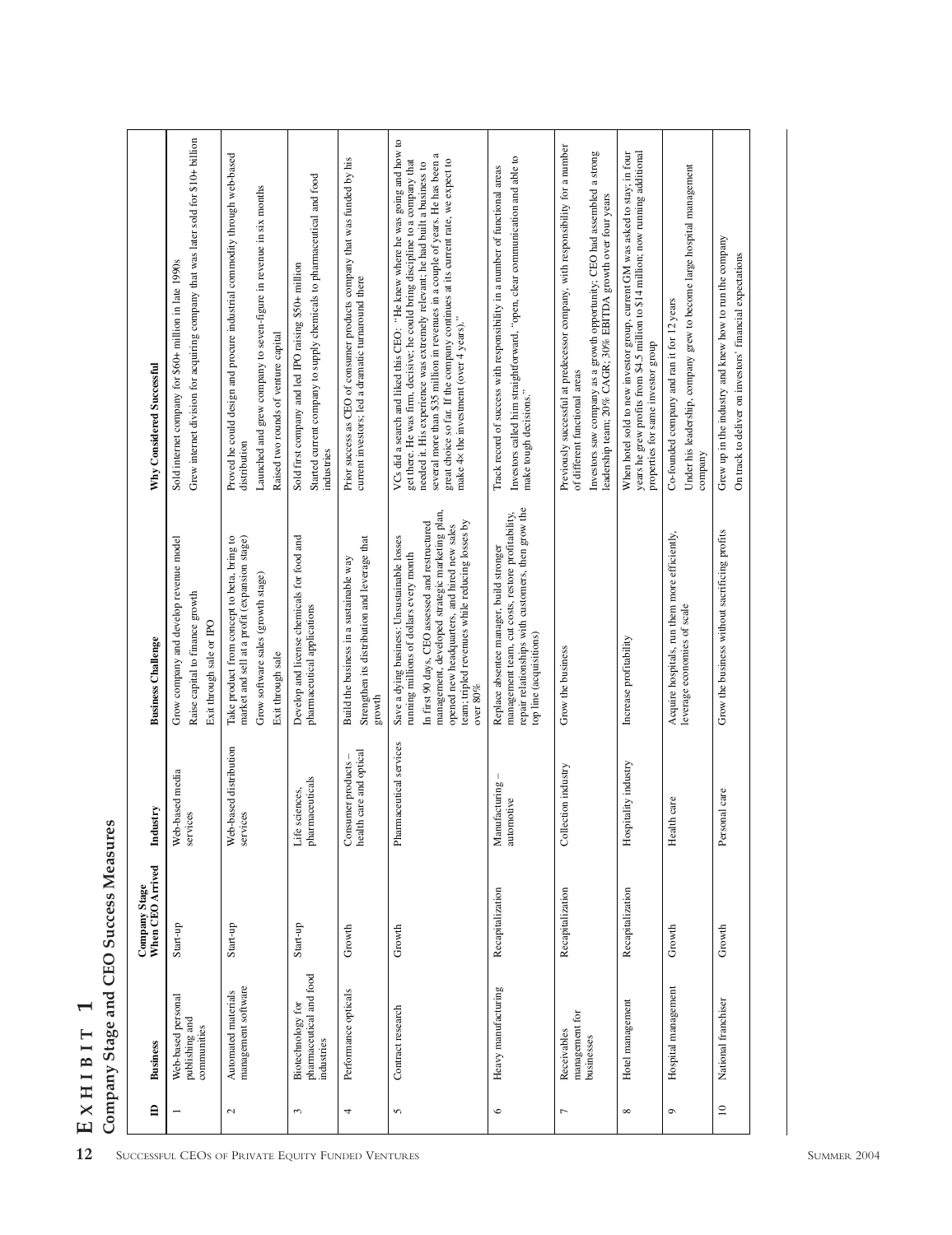| ſ<br>ı  |  |
|---------|--|
| ŀ<br>ł. |  |
| İ       |  |
| ſ       |  |
|         |  |
|         |  |
|         |  |
| I       |  |
| ĺ       |  |

| Has so far exceeded investors' expectations for earnings growth<br>Has restructured the business successfully             | Company was losing millions/month; CEO sold facilities, reduced headcount,<br>cut product lines, and returned company to profitability in less than one year | Founded company and led it through several successful rounds of financing<br>Measured by unit sales, the company's software was one of the top 100<br>programs ever produced | Started company with no capital; rate of growth averaged over 40% per year;<br>arranged highly successful sale to outside investors | Hired as consultant to build strategic marketing plan; eventually appointed CEO<br>On track to meet investor timetables/expectations | Met investors' timetables/expectations | Has been successful with previous start-ups<br>Share price up 8x since IPO | Revenues up 5× over three years during difficult industry conditions | Before that, led successful start-up funded by parent company<br>Two-time successful CEO of venture backed firms | Improved sales, cut costs, maintained morale while turning around sleepy family<br>business |
|---------------------------------------------------------------------------------------------------------------------------|--------------------------------------------------------------------------------------------------------------------------------------------------------------|------------------------------------------------------------------------------------------------------------------------------------------------------------------------------|-------------------------------------------------------------------------------------------------------------------------------------|--------------------------------------------------------------------------------------------------------------------------------------|----------------------------------------|----------------------------------------------------------------------------|----------------------------------------------------------------------|------------------------------------------------------------------------------------------------------------------|---------------------------------------------------------------------------------------------|
| Top line growth while maintaining profitability<br>Sell to strategic or financial buyer within five<br>years or go public | Grow company to be candidate for successful IPO                                                                                                              | Permit investors to exit through sale to strategic<br>Grow the business<br>buyer                                                                                             | Permit investors to exit through sale to strategic<br>Grow the business<br>buyer                                                    | Grow revenue and profits                                                                                                             | Grow revenues and profits prior to IPO | Grow revenues and profits leading to IPO                                   | Grow through acquisitions                                            | Develop commercial applications of academic<br>research                                                          | Outside investors hired CEO to head turnaround<br>Under-performing family business          |
| Home improvement<br>products                                                                                              | Semiconductors                                                                                                                                               | Software                                                                                                                                                                     | Software                                                                                                                            | Semiconductors                                                                                                                       | Software                               | Semiconductors                                                             | Telecommunications                                                   | Biotechnology                                                                                                    | Paper products                                                                              |
| Recapitalization                                                                                                          | Growth                                                                                                                                                       | Early stage                                                                                                                                                                  | Start-up                                                                                                                            | Early stage                                                                                                                          | Start-up                               | Early stage                                                                | Growth                                                               | Early stage                                                                                                      | Recapitalization                                                                            |
| Lawn and garden<br>equipment                                                                                              | Semiconductors                                                                                                                                               | Software for consumer<br>electronics                                                                                                                                         | Corporate training and<br>performance support<br>software                                                                           | Semiconductor<br>components                                                                                                          | Medical software                       | Semiconductor<br>manufacturing<br>technology                               | Telecommunications<br>services                                       | Genome sequencing                                                                                                | Packaging and container<br>manufacturing                                                    |
|                                                                                                                           | $\overline{c}$                                                                                                                                               | $\mathbf{r}$                                                                                                                                                                 | 4                                                                                                                                   | $\overline{15}$                                                                                                                      | $\leq$                                 | Ξ                                                                          | $\overline{18}$                                                      | $\overline{19}$                                                                                                  | $\overline{20}$                                                                             |

SUMMER 2004

while they pursue goals that are socially acceptable, if not conventional. They are not particularly interested in devoting time to theoretical and aesthetic endeavors. Overall, these executives described themselves as being utilitarian, ambitious, loyal, and proud people, but not academic, philosophical, oppositional, or artistic-minded.

# **Coping Tendencies**

The CEOs were also administered a semistructured instrument designed to assess coping tendencies. Semi-structured instruments permit the evaluator to direct the candidate to particular content areas without limiting the choice of responses. Thus, we obtain a more spontaneous and less self-conscious and controlled depiction of self, at least in comparison to psychometrically structured and objective tests. The particular instrument that was employed was designed to obtain information about the ability to define clear goals, identify realistic obstacles or challenges, actively strive to actualize goals and deal with obstacles in a manner that preserves and promotes self-esteem and satisfaction.

The CEOs' mean score across all categories of this test was about one standard deviation above the expected average, that is, as a group the CEOs revealed very active coping tendencies. This level of coping was validated by a second measure of global coping derived from this test. This second measure includes the scores on the particular categories as well as other indicators of defensive and passive coping. On this second global measure, 50% of the CEOs were classified in the highest category of coping. This percentage can be compared to only 15% of the individuals from the original standardized population of this instrument.

Looking at the particular measures of this test, the CEOs exhibited great optimism, self-esteem, and confidence, a consistent readiness to actively deal with problems, and an average capacity to articulate goals and rec ognize problems. In setting goals, they were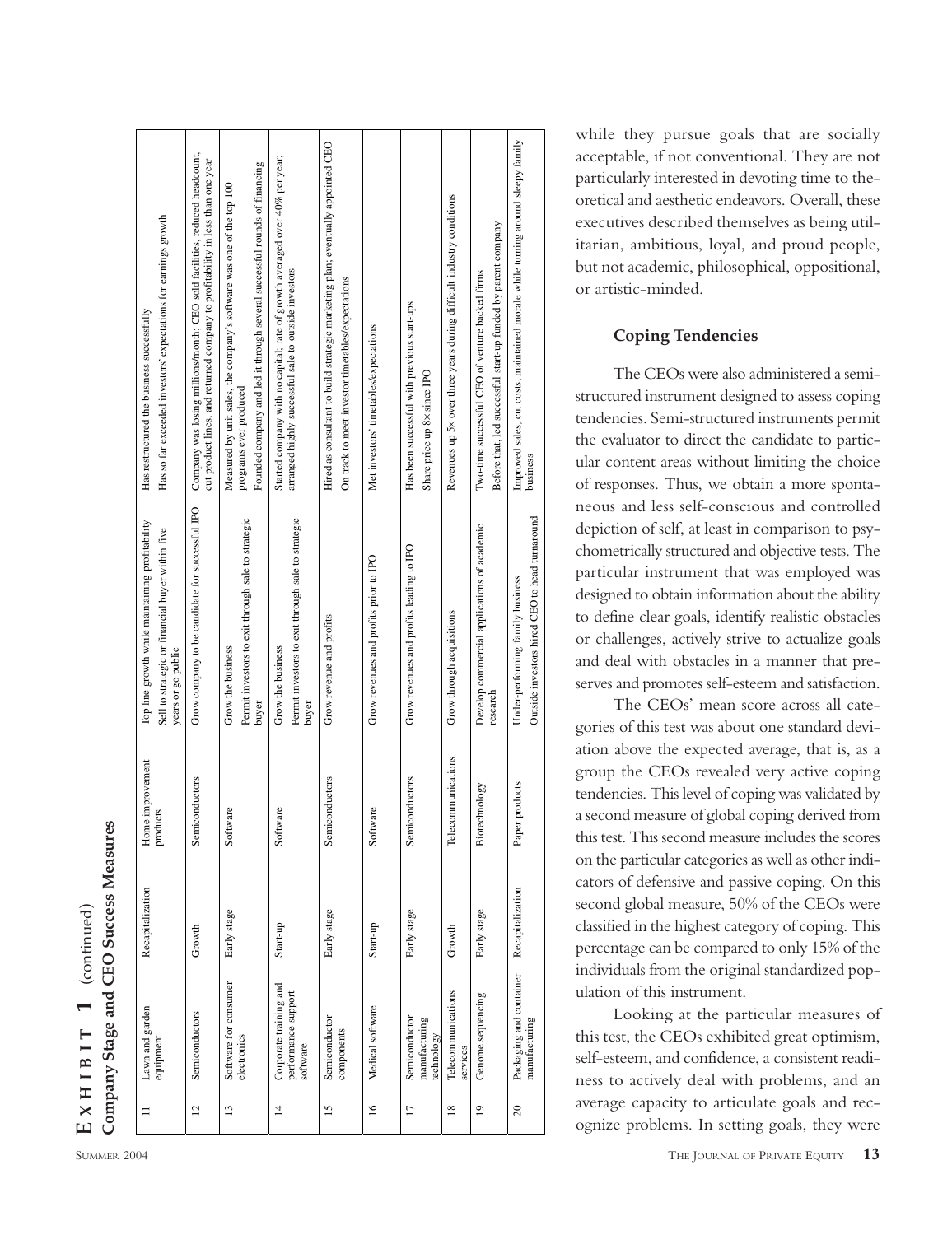prone to emphasize an overriding need to be successful in their endeavors; they were more interested in demonstrating their self-competency than in admiring the outcome of the endeavor itself. This pattern was congruent with the findings on the objective self-descriptive test: high exhibitionism and achievement motives but low needs for intellectual or artistic accomplishments. It appeared that their sense of satisfaction derived more from the validated feeling of being successful than the promotion of the product they were hired to develop. Additionally, the semi-structured test indicated that they placed great value in maintaining harmonious and happy families.

In defining perceived impediments, the CEOs seemed much more concerned with the behavior of others than with physical or instrumental deterrents. They complained of individuals who were not loyal, logical, dependable, communicative, cooperative, or honest. Given their high level of self-confidence and need for success, the CEOs basically viewed themselves as forthright and conscientious leaders with little tolerance for individuals who were unreasonable or incompetent. Overall, the CEOs could be characterized as proud, if not boastful, individuals who value hard work, strong families, trustworthy and direct colleagues and employees, optimism, and integrity.

# **Underlying Motivational and Coping Tendencies**

A story telling projective personality test was used to assess the presence of motives, interpersonal styles, conflicts, coping tendencies, and personality dispositions such as self-esteem, confidence, and conscientiousness that may or may not have been manifest on self-report instruments. Although it is possible to apply or construct reliable procedures to obtain scores for these areas, we used the projective test results qualitatively and clinically to yield an individualized personality profile for each subject. This profile aided in understanding how each individual CEO integrated psychologically (on conscious and unconscious levels) his or her past history, internal needs, and current external work, familial, and leisure life spheres.

We discovered a number of patterns, ranging from CEOs who were psychologically organized in a secure, resilient, and self-satisfied way to those who revealed underlying areas of defensiveness and vulnerability. We believe

that those with the latter pattern are more limited in their abilities to function successfully in the business arena in a consistent and effective manner. Depending on the specific profile, individuals in this latter group may falter in completing their work objectives if they encounter disrupting changes in either their work or familial situations. Following we present a number of examples of this range of patterns.

The first example is of a CEO who has managed to blend his personal ambitions for success with social and familial values. His stories emphasize how characters recognize their interdependency upon others and how success is always a mutual enterprise, balancing the needs of self and others. His stories demonstrate congruency among his self-reported achievements in life, motives, core values, and personal desires. For example, the first story he created in response to a picture of a boy sitting before a violin was as follows.

Here's (he gave his own first name) at his early age in elementary school, studying and dreaming about what the future holds. As he looks back, he has fond memories of friendships that he enjoyed and is appreciative of the efforts everyone made to bring him to where he is today.

Another story highlights the theme of "one for all and all for one." His response to a picture of two women and a man on a farm was as follows.

This is a story about the people and their relationships. . . . The family is working the fields, providing for themselves, expecting another child. The older daughter is going off to school. To me it communicates the bonds that everyone has and the roles that everyone plays supporting each other and it looks like a happy family and for me the takeaway is the development of each person individually and yet as part of a family unit.

Finally, the sheer enjoyment of personal success and a pervasive sense of self-satisfaction is captured in the next story (recited to a picture of a man climbing a rope).

> This is the story of a man who has the ability to climb up and down a rope. He found the dream opportu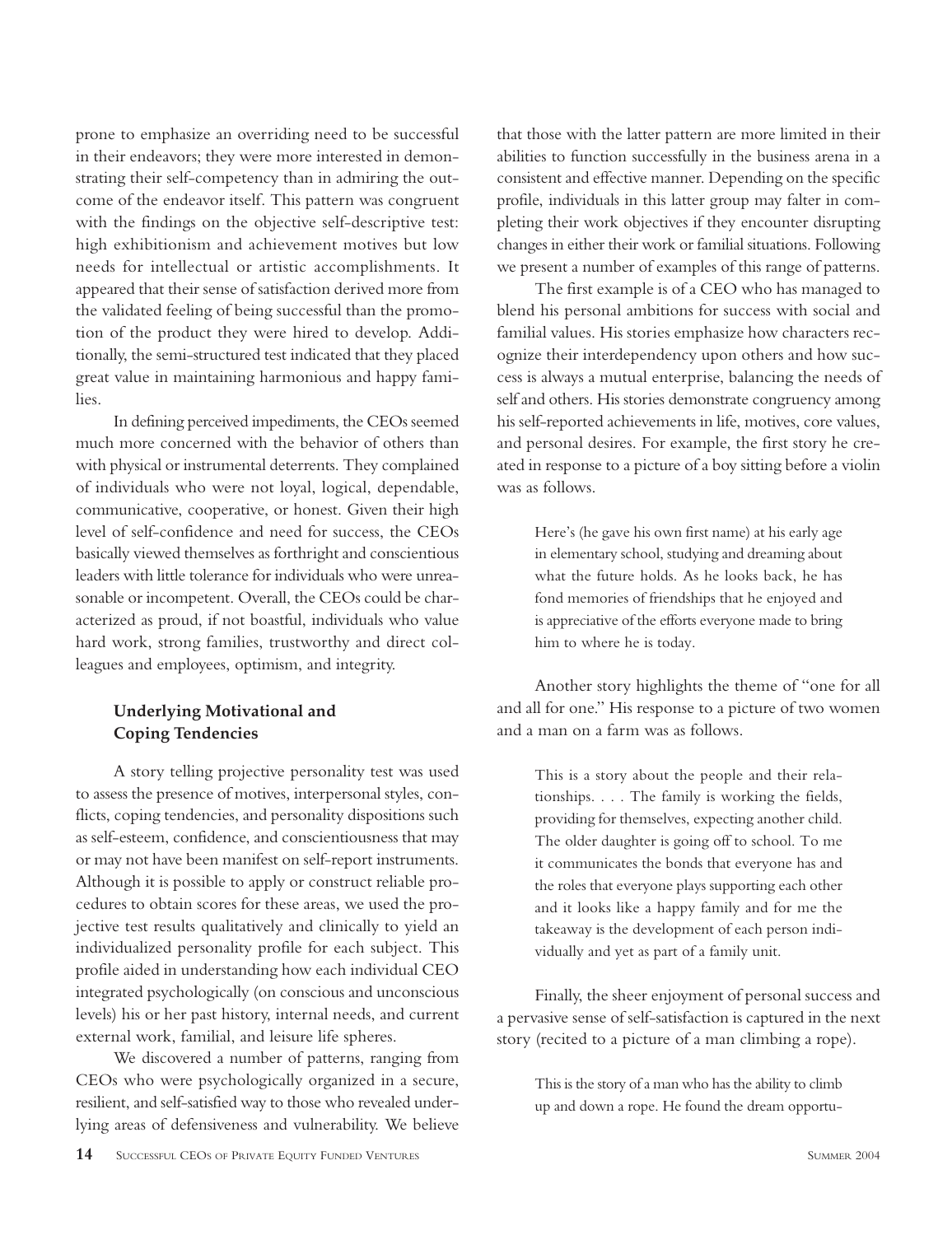nity performing in Cirque du Soleil, and even though he's aging, he still performs today and feels a great sense of accomplishment that his body allows him to perform, and he's very satisfied with his role.

A second CEO created different stories to the three pictures to which the CEO just described told his stories. This second CEO appeared just as content, successful, and resilient as the first but emphasized much more the personal needs of the stories' central characters, and emphasized how success was tied to the perseverance and drive of the individual and not the collective support received from others. In fact, the message seemed to be that successful individuals must go beyond the expectations of others and pursue relentlessly their own goals. One must respect others, but not let their desires or limitations serve as impediments for success and selfactualization. For example, to the picture of a boy playing a violin, this CEO told the following story.

> Bobby was a young boy who had to take violin. His mother and father believed that he should learn culture. Bobby wanted to play sports. He religiously played the violin to fulfill his one-hour-a-day practice requirements and even an occasional recital; but his true love was the tennis courts. Finally, after struggling for 10 years to play the violin, he won his first tennis tournament and went on to become a great tennis player. He never did learn to really enjoy the violin.

To the picture of farm people, this CEO revealed the need to go beyond environmental limitations and reverse the fear of becoming overwhelmed by circumstance by transforming it into glorious success.

> "Life on the Farm"—a title. We lived on a farm in rural Kansas. As you can see my mother was pregnant. There were many children. We all had tasks to perform. It was our job to help raise the crops, tend to the livestock. It was all part of our upbringing but it made it difficult to get a good education. Elizabeth wanted to be a student. She was a good student. She loved reading; she loved working with children, and she didn't care a lot

about the farm. She also resented the life that her mother had because she had to work so hard for so many hours a day. Elizabeth wanted to be better than that, to have more, to tour more places than just rural Kansas. So she worked on the farm to scrimp up enough money to finally attend a university outside the state. She went on to become a world-renowned poet, Elizabeth Browning. And now you know the rest of the story.

Finally, this CEO's philosophy that perseverance and coping are the keys to success is clear in his story to the man climbing a rope.

Called "The Rope of Life." As you can see from the picture, life is represented by a rope and how to climb it. The higher you go, the more mental and physical strength it requires. When your feet are on the ground and you are holding on to the rope, it is kind of like childhood. You have something to hold on to, to hold you up, and to orient you, and you have a stable foundation. But as you rise, pull-by-pull, kick-by-kick, it gets a little tougher. Sometimes you slide backwards. It actually burns your hands. Sometimes you bleed it's so painful. But you know you can't go back to the ground, you have to move on, so you try a little harder, you think about ways to deal with the pain and the stress and you realize you can move forward and upward, you have to make time for those sacrifices. Sometimes you don't have time for eating, for sleeping. In the end, it is worth it, but don't let somebody tell you that you can let go of the rope; it's easier, because when you have hit the ground it hurts and you have to start over. So the moral of the story is: plan your next move, focus, hang on, deal with problems at hand, and in the end you'll achieve the heights of success.

In contrast to the CEOs just described, there were those whose stories revealed tendencies towards constriction, defensiveness, passivity, and uncertainty, *despite the fact that they consciously described themselves as active, open, energetic, and confident individuals*. This contrast suggested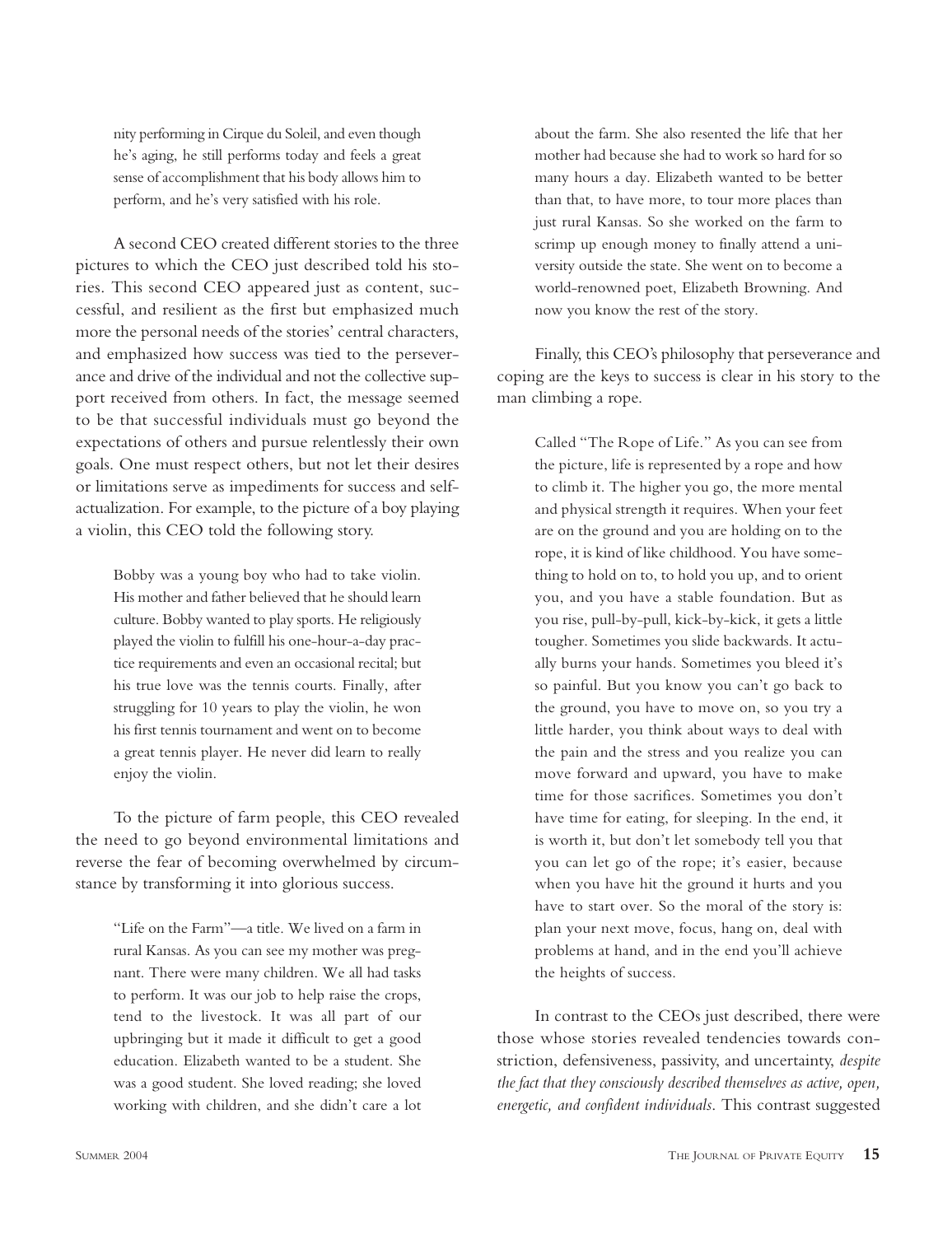that they attempted to ward off weaknesses or self-doubts and defensively proceeded in life as if these parts of self did not exist. However, these individuals are at risk of encountering these partitioned sides of self when the internal and external means they use to distance them are challenged and overwhelmed. For example, a third CEO was eventually dismissed from his job for failing to inform his investors of a unionizing attempt by workers. Although he was initially deemed successful, his failure to resolve these labor-management tensions, forced his investors to oust him. His projective stories reveal in style and content the tendency to simplify complex situations, avoid conflict, and be passive before threatening situations. There is a failure to integrate interpersonal and self-motives.

To the card with a boy sitting before a violin, this CEO responded as follows.

> The little boy, we'll call him Timmy, has just been given a violin and he is trying to learn how to play. But he's pretty much decided he'll give it a chance.

In that story, the main character does not possess an internal desire to play or achieve. His motivation is linked to accommodating himself to external impositions. There is no development of a plot, no other people are involved, feelings are missing, and there is no decisive end. The story lacks vitality.

In the following story about the people on the farm, the character is decisive in a way but does not find a way to blend her needs with the people she cares about. A sense of sadness and self-justification pervades the ending.

> The young woman has decided that or has been wondering whether or not she should stay home with the family in a traditional farm or should she go off and do something else and try and get an education; and since she is holding books, she is embracing an education; she will go off and do what she wants and forsake the family farm. She's sad about that but she's decided it's the right thing to do.

The next story about the man climbing a rope, though happy sounding, demonstrates the way this CEO views things simply, avoiding perceiving or dealing with the potential stressors and intricacies of life.

The kid's in gym class. He just learned how to climb the rope. He's climbed the rope and he's happy about it.

Finally, the next story (to a card showing a woman in a bed and a man standing with his arm on his forehead) reveals a basic sense of helplessness that may emerge at stressful times. The main character is paralyzed with worry, and there is no action or resolution.

The first thing that pops into my mind is that the woman is sick or in some other distress and the guy is distraught about it and doesn't know what to do; is beside himself with worry.

The stories of a fourth CEO likewise reveal pervasive insecurities that underlie a self-presentation of confidence and success. The characters in the following stories feel pressured by others, struggle to remain on their feet, are driven by their fears, or find themselves "nakedly" embarrassed despite their efforts.

> He's looking at the violin and wondering why he can't play it and is thinking about all the other things he could be doing if his parents didn't say he had to play the violin and he wished it came easy to him so he could go on to do those other things, which is what he will do shortly and be much happier. The end.

> She is wondering about her future and is so deep in thought that she doesn't notice the strapping guy in the back or the Amish woman by the tree but she is deep in thought on a million things and then she trips and falls because she was deep in thought but then gets up again and continues on her way.

> He read a brochure one day that challenged him to face his fears and he realized he was afraid of heights but given the introduction that he should face his fears, he decided to climb the rope nonetheless and when climbing the rope he found it was easier to be up high than he realized and he found that he enjoyed the view although he wished he had put some clothes on before climbing.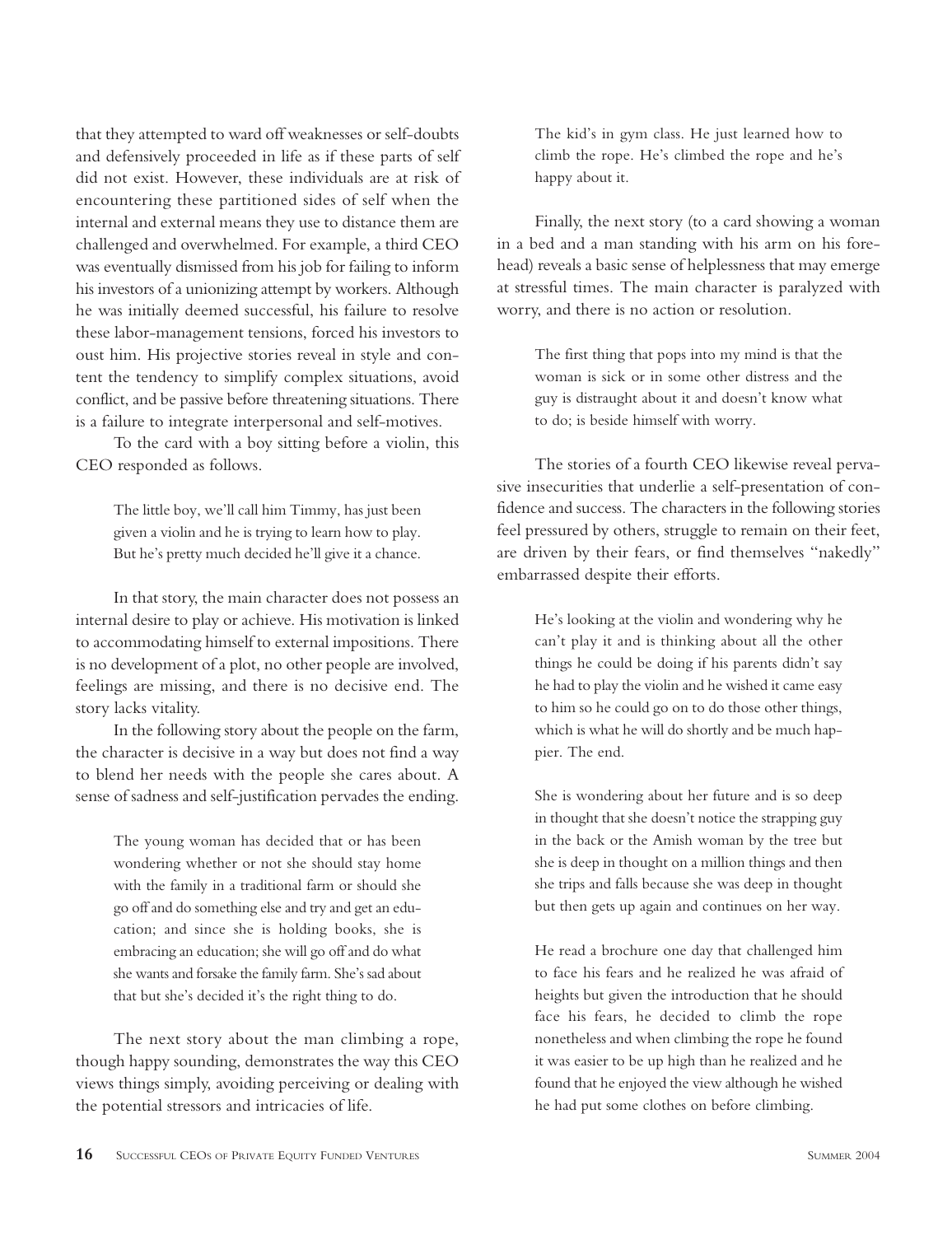In summary, while the material from the developmental histories and objective tests revealed numerous similarities among the CEOs, the projective test data indicated differences on the more "private" domain of fantasy and inner life. As reported in other places (Pratch and Jacobowitz [1996, 1997, 1998]), these differences can be important in making long-term predictions about the stability and course of coping, behavior, and leadership effectiveness. The projective material helps both to differentiate among individuals who consciously report similar attitudes, behaviors, and achievements and also to tie together in a holistic fashion the various manifestations of personality across the different data collection instruments.

# **IMPLICATIONS FOR INVESTORS**

The psychological functioning of highly successful business executives has not received systematic scrutiny from researchers, particularly from the vantage point of how to select such individuals and predict their success. Our study, however preliminary, is one of the first and most extensive. We have uncovered a great many fresh insights, but given our present audience's interests and concerns, we will confine our discussion to what private equity investors should take from the study. We will begin by describing the kinds of considerations that investors can explore in their interviews with potential CEOs and build toward the sort of deeper insights that only a clinical psychologist can elicit but which bear importantly on a CEO's ability to deliver the results he claims he can. This presentation follows the model we presented earlier.

# **Business Culture**

This study examined private equity funded ventures in a variety of industries and stages of growth, ranging from start-ups to mature firms requiring a turnaround. Given their different business models, market conditions, and stage of organizational development, the fact that we found similarities in the CEOs' personalities suggests that the conclusions of this study are generalizable to many businesses funded by private equity investors. Where this research departs from our model is in not giving close attention to the specific fit between executive and corporate culture. Because the investors had already decided that the CEOs were successful, we assumed that there was

a good fit between the CEOs and the role they were expected to fulfill, and therefore did not need to assess each particular business environment. If this were a complete psychological assessment performed on behalf of investors wanting to know the chances of a particular executive's chances of being successful in a specific venture, we would analyze the corporate culture, including the team on which the executive would be expected to function as part of an effort to link the executive's leadership to the characteristics of the setting.

# **Intelligence, Work Skills, and Experience**

Given that 18 of our 20 executives had considerable experience prior to becoming CEO (*see Exhibit B-1*), and that this experience was a factor in their being selected by their investors to head up the venture, we need to explore whether this experience was necessary for their success or whether it is an artifact of selection. We believe that experience had bearing on their success but without having strong coping and motivation, their chances of being successful would have diminished greatly. Many experienced executives, in fact, when placed in the top roles, fail to perform. A crucial dimension of a psychological assessment would be to gauge the executive's path to success to determine how much an experienced executive's success owed to his personal strengths that will be important in the success of the new venture (versus factors that are either not transferable or irrelevant to the job).

Two of our CEOs were first-time entrepreneurs. In the case of inexperienced executives or ones whose experience is not directly relevant to the new venture, a psychologist would assess their coping and motivation as a way to predict the executive's ability to harness other strengths in lieu of experience, such as intelligence. In all of these cases, the psychologist's clinical judgment is crucial for determining whether there is a good probability that the executive can deliver the needed results.

## **Development**

The CEOs generally came from intact, upwardly mobile families with each parent playing a distinct role (*see Exhibits B-2 and B-3*). The fathers were ambitious and hard working, and while they supported the family, the sons characterized them as distant. The mothers stayed at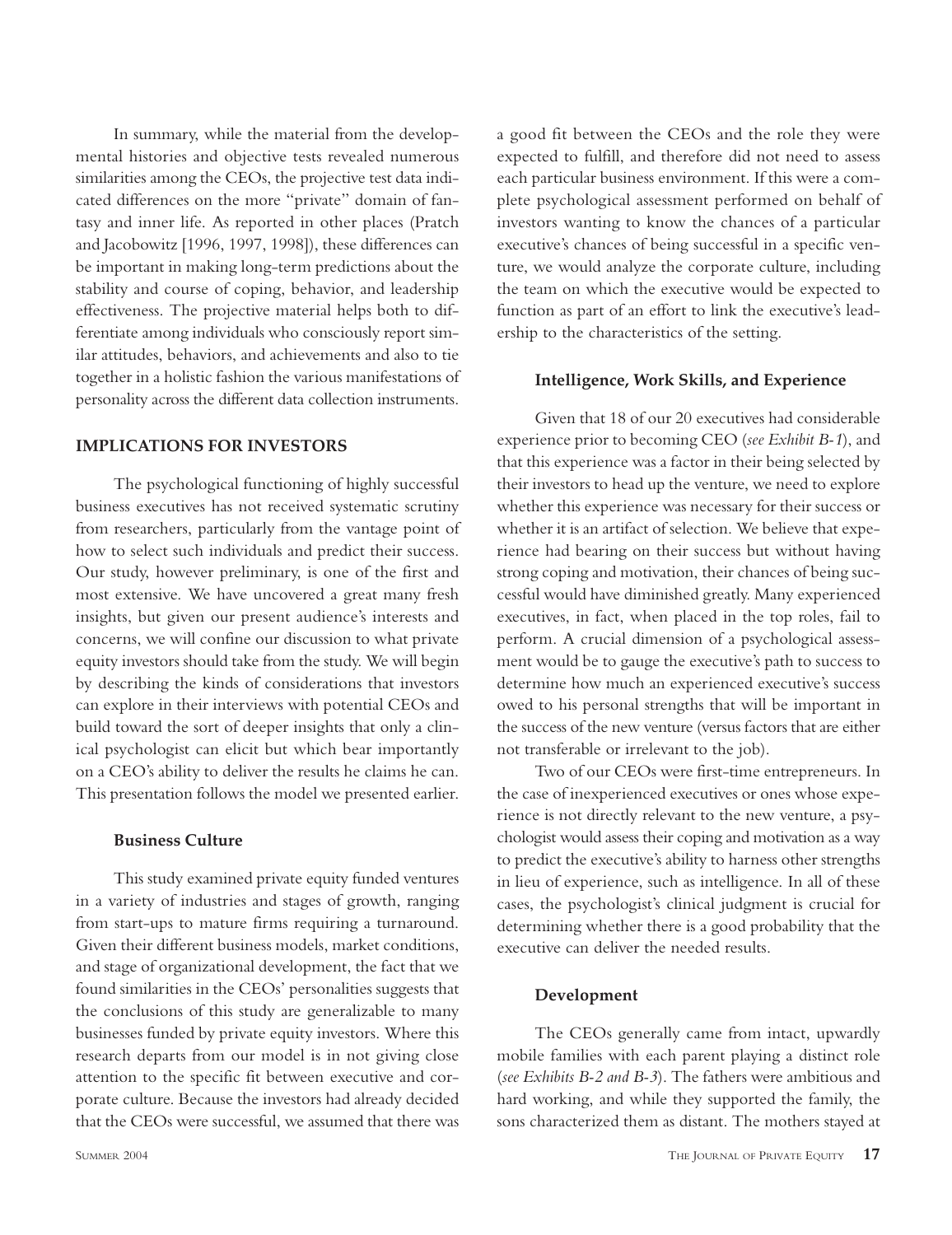home to raise children and were described as the emotional center of the family. As the first-born or first male child, the CEOs identified closely with their parents' values while seeking to actualize their fathers' aspirations in terms of status and wealth. This is an important source of the son's motivation to achieve. We believe that the CEOs' needs for achievement and integrity had their roots in their nuclear families and the surrounding cultural milieu.

The importance of the early nuclear family was manifest in the kinds of families that they created as adults (*see Exhibit B-4*). All described themselves as having successful marriages, with family life vital to their happiness and emotional equilibrium. They did not, however, describe themselves as having important household and child-related responsibilities. These were handled by their wives, whom they characterized as capable and independent. The CEOs married well-educated, intelligent women who devoted themselves to their families. To the extent the wife sacrificed her career ambitions in favor of her children and husband, we hypothesize that this becomes a powerful source that allows the CEO to achieve his own career ambitions.

The CEOs thus appeared emotionally nourished by the connection to a loving wife and family, while being free to devote themselves to work and career. Such a family life is important for explaining, in part, the career successes they have enjoyed. Competent but nurturing wives, who have primary responsibility for children and the household, become a means for the CEOs to recreate the psychological and emotional circumstances of their own upbringing. From this perspective, the CEOs use their wives to play a role similar to the one their mothers played, leaving them psychologically free to pursue career goals, much as their fathers had done. Such sharp distinctions between roles enable ambitious executives to focus on their careers while still meeting their basic developmental needs.

It should be noted that in the sample there is only one female CEO who was married to a successful executive but she had no children which certainly liberated her time to devote to her career. Given our findings, though, related to the men's needs for nurturing wives, one would need to embark on a separate study investigating female CEOs to determine what familial constellation of personal lifestyles might contribute to the success of the CEO. Women might have very different dynamics for how to structure their lives.

Private equity investors would do well to consider whether a potential CEO of one of their portfolio companies has a private life arranged to support his career ambitions rather than having it be a distraction or a source of guilt or anxiety. We find that more experienced investors have learned to give the circumstances of a CEO's family life appropriate consideration when making hiring and funding decisions.

# **Personal Life Areas**

The CEOs' lives revolved around work and family. They tended not to devote energy to activities that were not work or family related. This corroborates the above analysis that they have organized their lives to reflect the importance of success at work and family. The fact that none of the CEOs had powerful outside interests beyond family indicates that work itself is its own reward. Investors should seek executives who are motivated to succeed for its own sake—not for the lifestyle that it affords.

# **Personality Structure and Dynamics**

*Self-Described Motivation.* When interviewed the CEOs appeared extroverted and forceful. They talked quickly and confidently, exuding energy—so much so that one is tempted to ascribe to them an inborn temperament of high energy and excitability. Individuals with such active temperaments generally require less sleep than other people as well as almost constant stimulation. They rarely tire. These CEOs channel their hyperactivity into achievement and execution.

On a self-report measure, the CEOs' most salient motives were needs for achievement, exhibition, and dominance. They seek admiration; they strive to stand out; they want to guide and direct others. They need to be in the limelight and seek wealth and status as a way to show others how successful they are. They are not humble individuals willing to remain in the background. They are not contemplative, artistic, or academic types. Nor are they revolutionaries—they do not attack the system; to the contrary, they want mainstream conventional success. This motivational configuration is consistent with being a leader who is focused on achieving goals set by and valued by others.

*Coping Tendencies.* Our discussion to this point has focused on behaviors that are apparent to both investors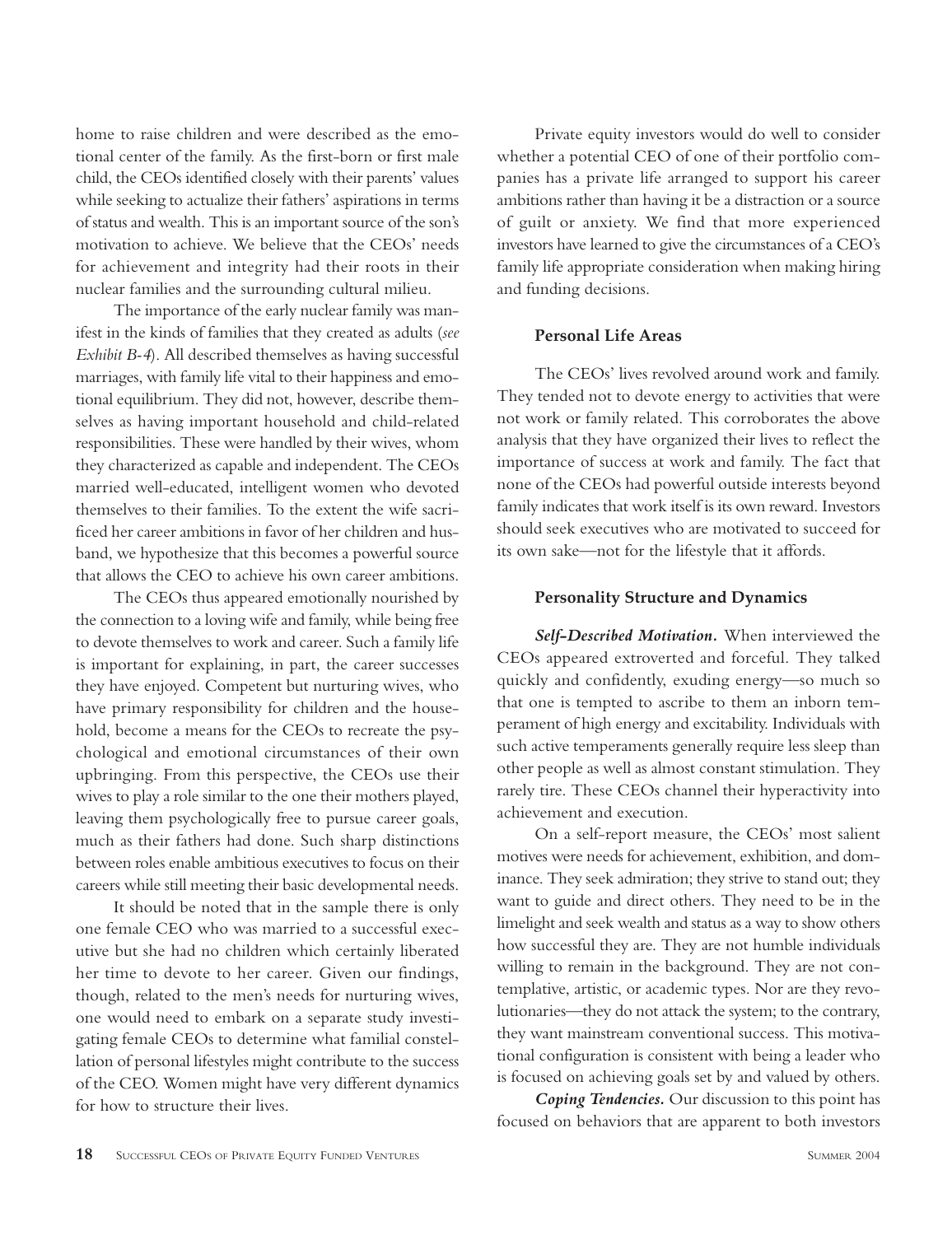and the CEOs themselves. We now consider the findings of the semi-projective and projective measures as a way to deepen our understanding of the CEOs' functioning, in many cases revealing what is not apparent either to the investors or to the CEOs themselves, and in some cases, contradicting what the CEOs claim on self-report measures. This added level of insight as it compares to selfreport data starts to give us a full understanding of the CEOs' abilities to deliver on their ambitions.

At a self-report level, all 20 of the CEOs claimed to be strong copers. This is not surprising given how successful they were and the kinds of behaviors required of CEOs. The semi-projective measures of coping confirmed the CEOs' self-characterization: The majority received extremely high scores on a formal measure of active coping. This is further confirmation that they possess the kinds of resources that they need to carry out their selfdescribed motives.

The semi-projective measures also added to our understanding of the nature of the CEOs' achievement motive. In particular, the CEOs were not only active in temperament but also assertive and perfectionistic in their work style. They were extremely confident that not only could they achieve what they set out to accomplish, but they could accomplish what subordinates probably could not. Without being mistrustful of others or in any way paranoid, they were consistently critical of subordinates, holding them to high standards while dubious that they were actually capable of performing at that level. Nevertheless, they attempt to motivate subordinates to perform at their best. This becomes an exceptionally effective context for the venture achieving its goals and helps explain why several private investors who nominated the CEOs for this study mentioned they would consider backing the CEO in another venture.

When asked to define aspirations or goals, the CEOs typically emphasized a need for success and a fear of failure more so than a desire to develop or promote a particular product. Therefore, it appeared that their need for achievement was highly linked to their needs for exhibitionism and dominance in that they acquired great gratification out of personal success. Their focus was attaining the goals set for them rather than seeking pleasure in creating or developing or even selling a product for the inherent worth or social value of the product itself. They appear to be the quintessential

entrepreneurs, intent upon meeting challenges successfully, regardless of what merchandise or services their efforts promote. It is this characteristic that motivates them to invest energy in time limited economic ventures.

Consequently, the CEOs are focused on achieving success in a way that dovetails with the interests of their investors. We saw no evidence that they pursued objectives that were not necessarily shared by their investors, such as, for example, perfecting their company's technology in a way that did not have direct bottom line consequences. We surmise that such a focus distinguishes them from their firm's chief technology officer and, perhaps, less successful CEOs, who may be overly involved in the product or goals that are of no interest to their investors.

Of importance, too, is that their focus on success goes hand in hand with a fear of failure and is a crucial element of their also showing evidence of having considerable integrity. Our CEOs associate failure with shame, and they do not want to be shamed. To the contrary, they want to be perceived as good and capable. Seeking to earn praise and avoid shame, be it from investors or their families or the outside world more generally, keeps them honest. It serves as a powerful ethical backstop to their behavior.

We can understand their strong ethical compass in terms of their acceptance of their parents' values. They abide by the rules and need to come by their success in an honest and ethical way. By virtue of their strong coping they are able to act within this moral framework to do the right thing as opposed to doing the expedient thing. Once again we see the important role that early developmental experiences play in the fashioning of guiding motives and controls in the business behaviors and achievement of successful leaders.

*Underlying Motivation and Coping.* Up to now we have discussed the CEOs in terms of modal similarities. Underlying the tendencies our CEOs have in common are unique coping and motivational qualities that shape the individual character of their leadership. They show considerably more variability when we looked at the less conscious areas of personality functioning. By using projective measures, we are able to make fine-grained distinctions among CEOs who were externally very similar. Moreover, it is at this level of their functioning that we are able to predict the quality of their functioning when the success of the venture may be at stake.

The projective measures indicated that the 20 CEOs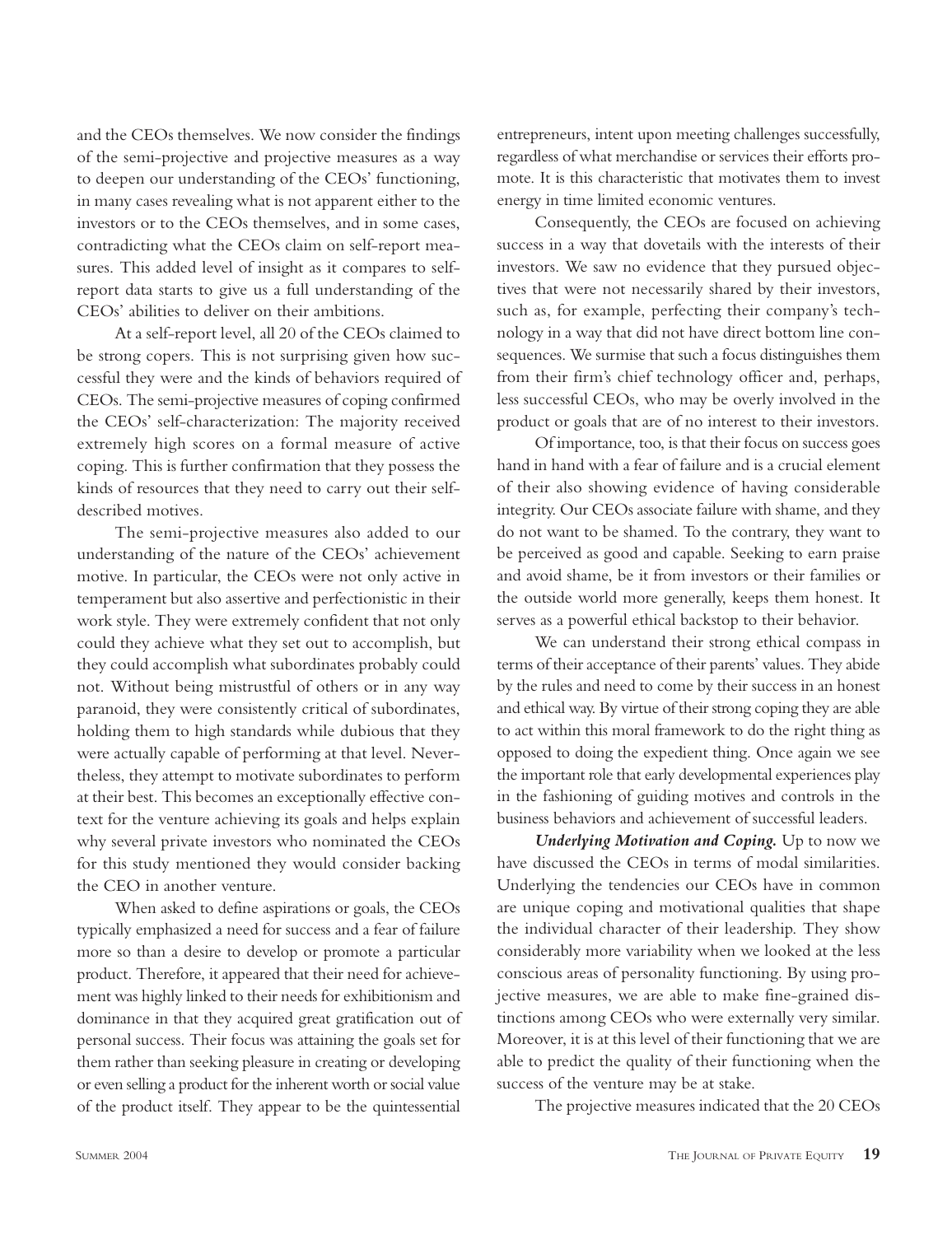had personality structures that ranged from secure and resilient to those with underlying areas of defensiveness and vulnerability (50% of the CEOs assessed fell into the former category, 15% into the latter category, and 35% into an intermediate one). We believe that those with noteworthy defensive and vulnerable patterns are more limited in their abilities to function in the business arena in a consistent and effective manner and pose risks to investors contemplating backing them. In fact, we suggest that weaknesses and blind spots in their functioning, meant that some CEOs enjoyed successes that could as easily be ascribed to luck and circumstance as their own leadership. Further, we believe that investors who funded their ventures unwittingly accepted more risk than they realized.

The ambiguous stimuli of the projective instruments mimic the kinds of pressures a CEO would likely encounter at work and enable us to see how candidates would respond to similar stresses in the workplace. For example, how do they perceive and react to uncertain business or social situations? How open and imaginative are they to seeing and dealing with conflict? Do they overcome opposition successfully? Is their coping defensive and reactive, or open and proactive? The instruments provide a wealth of detail that enable us also to understand why a particular executive might be successful in certain kinds of businesses and not in others. To the extent executives have Achilles' heels in the quality of the leadership that they can supply at crucial times, projective measures allow us to make predictions regarding the kinds of situations in which an executive's leadership may be shaky.

The projective instruments act as the final validity check on what an executive asserts about his ability to deliver on his motivations as expressed on the behavioral and self-report level. They allow us to determine whether the image this individual presents to the world is based on a healthy, vibrant, active coping stance, or whether it is defensive, reactive, or compensatory, and likely to crumble when stressed. Projective measures, which require a clinical psychologist to administer and interpret, are powerful predictive tools for assessing an executive's leadership.3 They allow us to build a comprehensive picture of an executive's workplace functioning that a private equity investor would want to know before making a hiring or funding decision.

In the Findings section of this article, we presented some of the projective test data for four of the CEOs.

classified as reliably resilient. They revealed motivational and coping tendencies that were congruent on all levels of assessment. The operative leadership style of the two differed. One emphasized more "communal," cooperative, and socially facilitating strategies of directing others, and the second, a more "instrumental," directive, persevering, and commanding leadership style. While both are very active copers, they may be differentially successful, depending upon the particular culture and circumstances of the target business venture. In contrast, the other two CEOs depicted in the Find-

The first two examples represented individuals who we

ings represented instances where past achievements and self-reported confidence hid deep-seated insecurities and lingering weaknesses in the coping domain. The first of these two used denial, avoidance, and over-simplification as a way of buttressing his surface optimism. Nevertheless, at times of threatening challenges, his passivity and paralysis emerged. As noted, this individual was eventually fired by the investor who had initially deemed him successful. The second vulnerable CEO appeared to be a person who, at least unconsciously, believed that he cannot meet others' expectations of him, nor those of himself, and is prone to become too self-preoccupied, losing sight of his goals, and, even if successful, tends to feel ultimately a fraud. Recognizing that we cannot predict the timing or precise circumstances that would cause these individuals' underlying insecurities to manifest themselves and perhaps adversely affect the ventures they are heading, with luck, their insecurities may never cause their venture any problems. Had we known in advance of the weaknesses in their functioning, we would have recommended against their being hired. This is an example of a risk investors need not face.

# **CONCLUSION**

Although our assessment methodology is applicable to any corporate hiring decision, its utility is potentially the greatest with private equity funded firms, where the success of the CEO is not meaningfully different from the success of the venture he is leading. Investors regard themselves as capable of evaluating the prospects associated with unproven technologies or uncertain markets. But the investment's success depends on management's capability to deliver on those prospects. As skilled as investors are at evaluating managerial expertise, they have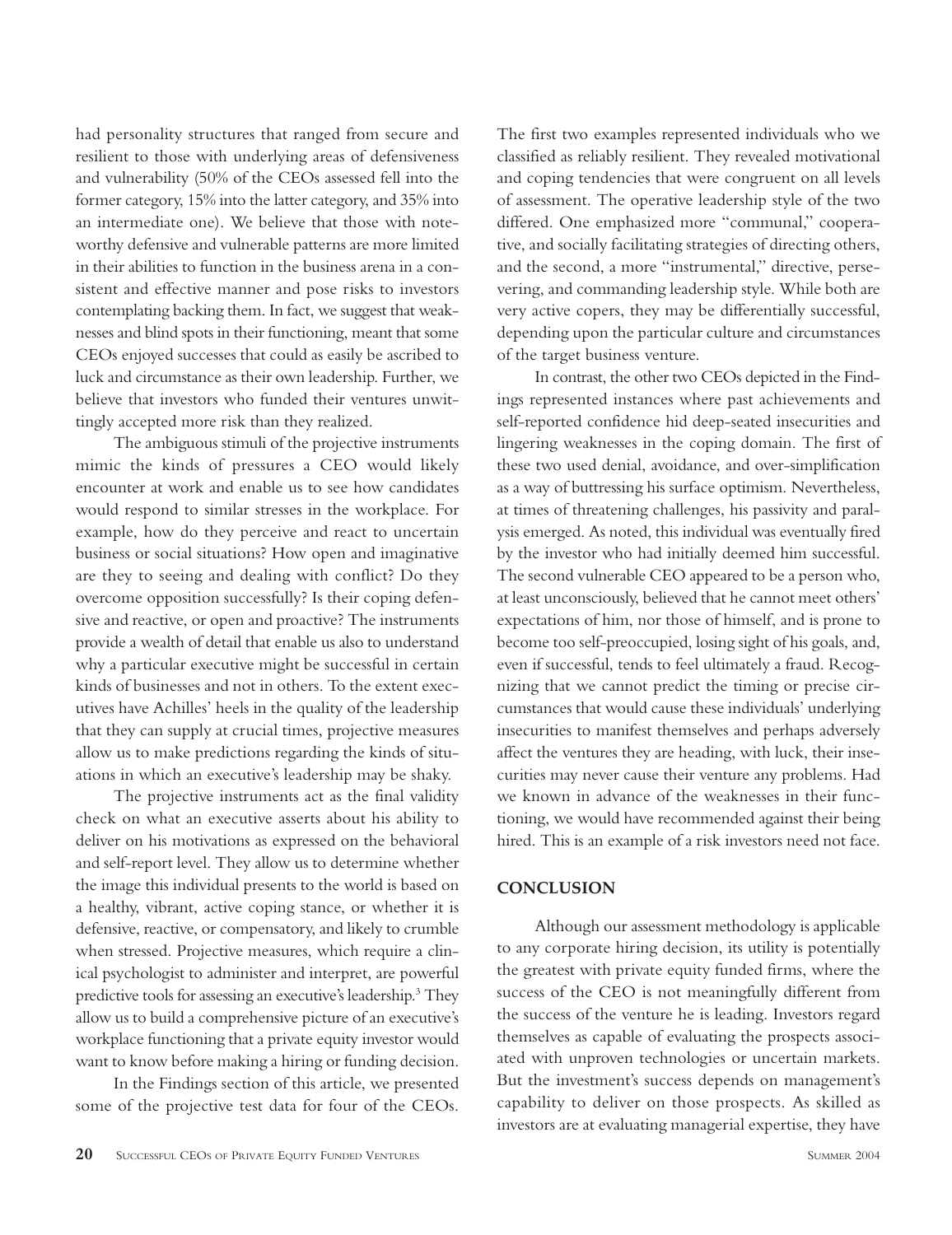not relied on the most sophisticated methods to improve the robustness of their hiring decisions. This suggests that investors are assuming more risk than they appreciate. The approach described in this article seeks to understand the CEO's coping and motivation as they bear on the business demands the venture is likely to face. We believe this approach can help investors reduce their risk.

Investors have a forward-looking approach to evaluate technology and markets. But they often use a backwardlooking approach to evaluate the quality of management. They focus on experience, credentials, and other factors gleaned from interviews. They exclude personality factors that bear importantly on the executive's capacity to function in highly uncertain operating conditions.

Moreover, the executives likely even to receive scrutiny from private investors are individuals who have already excelled on the very criteria on which they are now being evaluated. The winnowing that first brings them to the attention of investors (e.g., executive recruiters and industry contacts) means that superficially, at least, all candidates will appear capable. This selection approach limits the range of behaviors being exhibited and makes it difficult to identify individual differences that will be meaningfully related to the quality of an executive's future leadership. Investors need not limit themselves in this way.

The clinical approach described in this article is the only methodology that addresses an executive's likely functioning under conditions that cannot be reliably predicted. For example, when the business is under stress—when it faces threats or when it must respond to an unexpected opportunity—do its executives have the flexibility to respond appropriately? Furthermore, our methodology examines behaviors that are difficult to observe in groups of executives who are candidates to be CEOs. This allows us to make fine-grained distinctions between superficially very similar individuals. To choose a manager is to make a prediction. Specifically, the choice "predicts" that the chosen managers will produce more value than any others. Clinical psychological analysis adds independent information that reduces the "prediction error" of top management selection.

Our research has already yielded guidelines concerning the desirable characteristics of executives likely to succeed as CEOs of private equity funded firms. With the caveat that there are exceptions to the general rules, it appears that to optimize success, venture capitalists and private equity ventures should select individuals who loosely fit the following profile: middle-aged, ambitious executives with strong academic records; who have at least 15 years experience in the targeted industry; and who have functional families including educated and supportive wives. In terms of their upbringing, they will have come from traditional nuclear families where the father was ambitious and upwardly mobile and the mother nurturing and child-focused. The executive will have an extroverted, hyperactive temperament, with self-reported confidence and optimism. He will have needs to be exhibitionistic, perfectionist, and pragmatic, while possessing the capacity to articulate, analyze, and deal with both expected and unexpected obstacles in a manner that reflects a socially recognized sense of integrity.

Examining the CEOs of this study and other successful business leaders, we conclude that the above characteristics form a constellation, each characteristic interacting and supporting each other. We surmise that many candidates for senior management fail to meet the above profile. Instead, they have personalities that are deficient in one or more of these qualities. For example, a candidate could be extroverted but insufficiently ambitious, or be exhibitionistic but vulnerable to ethical lapses; or perfectionistic without being pragmatic or action-oriented; or consciously confident but unconsciously fearful and passive. Moreover, this general constellation can support many different leadership styles. For instance, in the analysis of the projective story-telling test, one leader integrated a communal or social orientation in his managerial style, while another relied on his forceful, charismatic, and inspirational personality to direct and motivate others. Additionally, particular organizational cultures could react differently to different leadership styles. A style appropriate for a biotech start-up may not work in a firm producing a commodity like corrugated cardboard boxes. These points suggest that effective selection requires the expertise of an individual who is familiar with both the business issues the investors regard as salient as well as clinical psychology.4

The business of venture capital and private equity investing is to exploit opportunities through the appropriate investment vehicle. The risk these investors face is considerable. The assessment methodology we have described represents the most powerful tool available to help investors reduce their risk in uncertain managerial capability. It identifies the executives with the psycho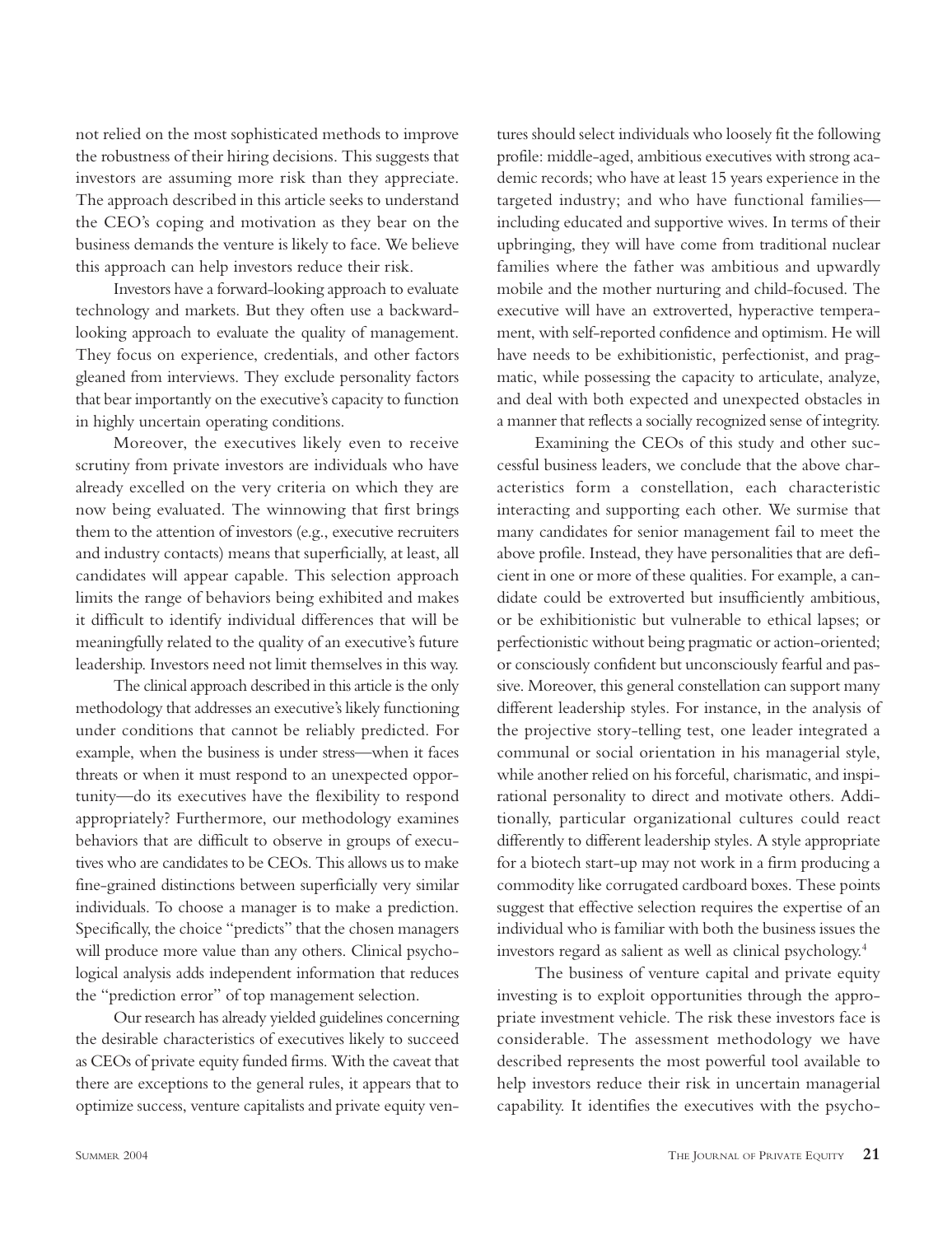logical resiliency to function well under conditions of high stress. Having this knowledge prior to making an hiring or funding decision needs to be a standard element in an investor's due diligence.

# **APPENDIX A**

# **MULTI-METHOD ASSESSMENT APPROACH**

In accord with the assessment strategy we outlined at the beginning of our article, our first step in the assessment is to understand the business culture and the job.

#### **Business Role Diagnostic**

We conduct in-depth interviews with private equity investors to understand the role's relationship to corporate strategy and objectives. What is the business context and competitive strategy? What are the critical business imperatives? What is the team that the person would join? What is the culture of the organization? What is the job—dimensions, nature, scope, time frame, key relationships, principal accountabilities? What are the characteristics of an ideal candidate—functional skills, work experience, career flow? What are the trade-offs the firm would make for someone who is not ideal?

This information helps us understand the business culture and context in which the CEO is expected to operate. At different times, different organizations require different kinds of leadership. The assessment of a CEO is particular to the kind of venture, its stage in the organizational life cycle, the needs and interests of the venture capitalist, and the threats and opportunities the company faces.

# **Intelligence, Work Skills, and Experience**

When individuals come to us for an assessment, they have already met the venture capitalist's screens for industry knowledge and functional expertise. Even so, we will begin by again reviewing the candidate's CV, asking him to explain inconsistencies, anomalies, turning points, and highlights of his career. This knowledge helps us build an understanding of the individual's work skills and intellectual abilities. To provide a formal measure of general intelligence, we use an empirically validated non-verbal instrument intended to make distinctions among already very bright individuals.

# **Personal History Interview**

We conduct a personal history interview, asking about original family setting, formative developmental experiences, and education. We also ask about the CEO's current family situation and aspects of the CEO's life that can affect functioning in the business arena. By examining the executive's ability to balance and integrate different areas of his life, we are able to get a holistic view of his functioning. The personal history also allows us to identify the presence of salient developmental issues that may influence behavior in future and which can facilitate or inhibit managerial functioning critical to the venture's success.

#### **Structural Personality Assessment**

Finally, we take what psychologists call a structural look at personality. We examine relations among different levels and functions of the individual's self, including motives, coping, interpersonal style, values, and integrity. Such a view allows us to begin to frame where there may be instabilities in the individual's psychological functioning that can translate into adaptive problems at work.

Our assessment technique uses a combination of objective and projective techniques. Objective techniques refer to selfreport statements that are classified using psychometric procedures. Projective tests reflect more indirect, symbolic, and more covert ways of self-expression that frequently are beyond the range of a person's understanding. By using a combination of objective and projective techniques, we can observe how consistently the same conceptual variable (e.g., coping, motivation) appears across different levels of an individual's consciousness. We characterize levels of consciousness in terms of the degree of awareness the individual possesses of personality strivings and functioning, ranging from overt and consciously controlled to covert and less consciously controlled. Behaviors which appear one way at levels subject to the individual's conscious control often operate differently at deeper levels, where the individual has less (or no) control over their expression. Such discrepancies indicate that the individual is in a state of intrapsychic conflict or personality disequilibrium. Strivings beyond the range of the individual's awareness may influence conscious feelings, cognitions, and actions. This is important to understand when making predictions about an executive's future performance. Our assessment approach is described in depth elsewhere (e.g., Pratch and Jacobowitz [1996, 1998]).

To assess the structural dimensions of the self, we use three instruments. The first is a self-report objective personality test to measure motivational tendencies at a surface level of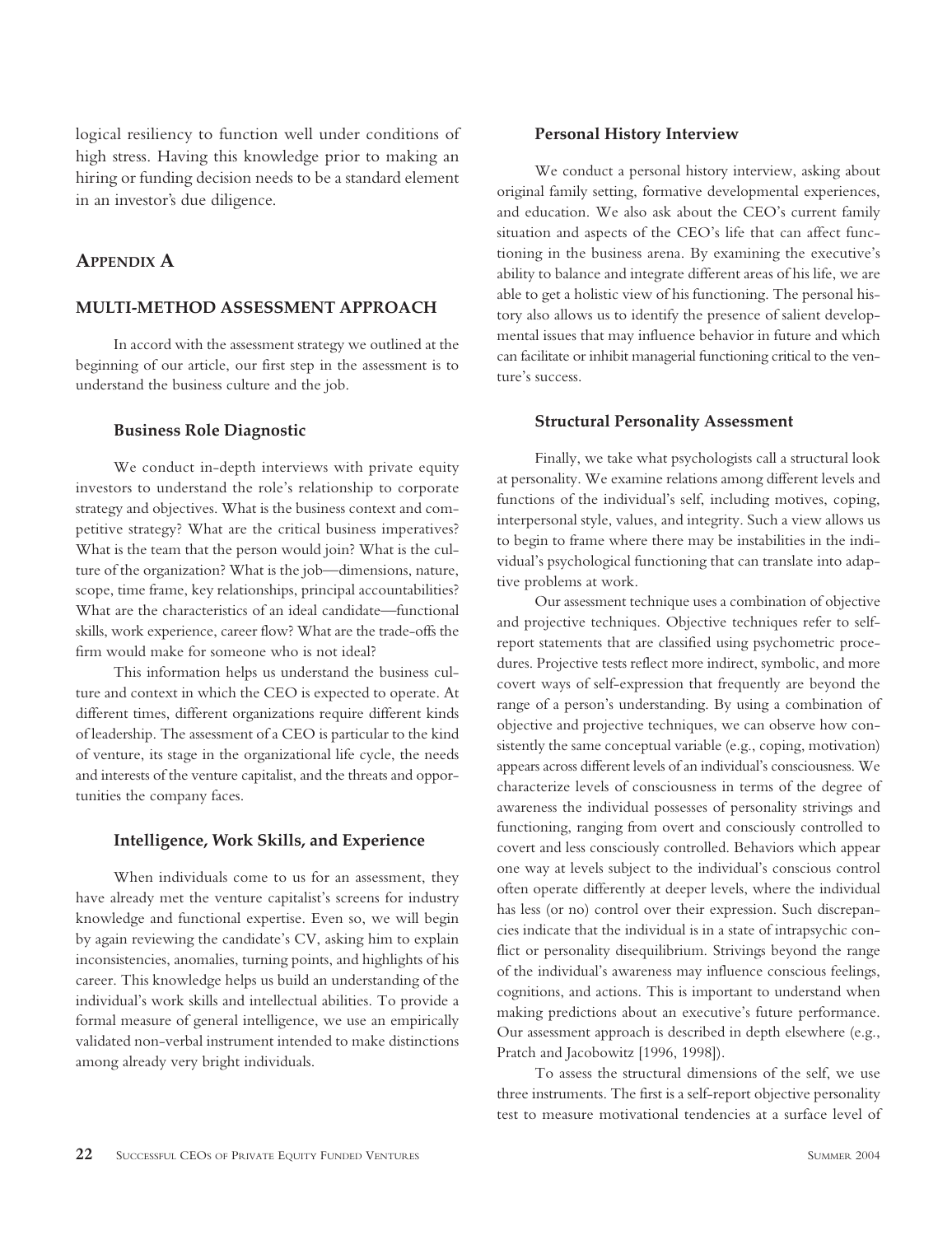| Remarks                                                                                                 | Began the business as a college student | Two-time successful entrepreneur | Two-time successful entrepreneur | Early experience was in corporate finance as turnaround specialist<br>Two-time successful CEO | Began career at major pharmaceutical company before moving to smaller ventures | Manufacturing manager for industrial parts and services | Led MBO        | Two time successful CEO | Prior experience in the industry | Family was in similar business when he was growing up<br>Started as CEO in 1983 | Was recruited by PEI to identify and head an acquisition<br>Long-time Fortune 500 executive | Assumed ever greater responsibilities in a variety of public and private companies in the same industry<br>Has been CEO of several public and private firms<br>Began career at Fortune 500<br>Turnaround specialist | President, founder, and CEO 1993-1999 | Ran consulting practice for accounting firm before going into business for himself | Hired as consultant before replacing CEO | Academic research background; moved between corporate jobs and smaller ventures; started present venture<br>in 1990 | Recruited by VC to head a portfolio company | Career ranges from heavy manufacturing to telecommunications, all in Fortune 500<br>Recruited by VC to head a portfolio company | Career spent in industrial chemicals, first in Fortune 500 before moving to smaller firms; ran corporate-<br>funded start-up before becoming CEO of present venture | Recruited by PEI to head company being added to their portfolio<br>Turnaround specialist |
|---------------------------------------------------------------------------------------------------------|-----------------------------------------|----------------------------------|----------------------------------|-----------------------------------------------------------------------------------------------|--------------------------------------------------------------------------------|---------------------------------------------------------|----------------|-------------------------|----------------------------------|---------------------------------------------------------------------------------|---------------------------------------------------------------------------------------------|---------------------------------------------------------------------------------------------------------------------------------------------------------------------------------------------------------------------|---------------------------------------|------------------------------------------------------------------------------------|------------------------------------------|---------------------------------------------------------------------------------------------------------------------|---------------------------------------------|---------------------------------------------------------------------------------------------------------------------------------|---------------------------------------------------------------------------------------------------------------------------------------------------------------------|------------------------------------------------------------------------------------------|
| Corporate or Small Venture<br>Background                                                                | Small venture                           | Small venture                    | Small venture                    | Corporate                                                                                     | Small venture and corporate                                                    | Corporate                                               | Corporate      | Corporate               | Corporate                        | Corporate                                                                       | Corporate                                                                                   | Corporate and small venture                                                                                                                                                                                         | Small venture                         | Small venture                                                                      | Corporate and small venture              | Corporate and small venture                                                                                         | Corporate                                   | Corporate                                                                                                                       | Corporate                                                                                                                                                           | Corporate                                                                                |
| <b>Experience Prior to</b><br>CEO of<br>enture<br><b>Years Relevant</b><br><b>Becoming</b><br>Present \ | $\circ$                                 | 5                                | $\tilde{=}$                      | ম                                                                                             | ä                                                                              | g                                                       | g              | H                       | Ξ                                | 5                                                                               | æ                                                                                           | $\mathscr{E}$                                                                                                                                                                                                       | ≘                                     | $\sim$                                                                             | g                                        | ≘                                                                                                                   | ≘                                           | g                                                                                                                               | Ξ                                                                                                                                                                   | ≘                                                                                        |
| Highest<br>Degree                                                                                       | B.A.                                    | B.A.                             | Ph.D.                            | M.B.A.                                                                                        | M.B.A.                                                                         | M.B.A.                                                  | B.A.           | M.B.A.                  | B.A.                             | B.S.                                                                            | B.A.                                                                                        | B.A.                                                                                                                                                                                                                | B.A.                                  | J.D.                                                                               | B.S.                                     | M.A.                                                                                                                | B.S.                                        | B.A.                                                                                                                            | M.B.A.                                                                                                                                                              | B.S.                                                                                     |
| Cognitive<br>Ability<br>Score<br>Test                                                                   | $\overline{19}$                         | 25                               | 32                               | 28                                                                                            | $^{24}$                                                                        | $\overline{1}$                                          | $\overline{c}$ | 26                      | $\Omega$                         | $\overline{19}$                                                                 | 24                                                                                          | 25                                                                                                                                                                                                                  | 25                                    | 29                                                                                 | 26                                       | 30                                                                                                                  | $\overline{15}$                             | $\star$                                                                                                                         | $*$                                                                                                                                                                 | $\overline{16}$                                                                          |
| Age                                                                                                     | 80                                      | 33                               | 근                                | $50\,$                                                                                        | ij                                                                             | 5                                                       | 53             | 55                      | 5                                | 54                                                                              | 57                                                                                          | 58                                                                                                                                                                                                                  | 45                                    | A,                                                                                 | 4                                        | A                                                                                                                   | 2                                           | 53                                                                                                                              | 56                                                                                                                                                                  | 54                                                                                       |
| $\mathbf{r}$                                                                                            |                                         | $\mathcal{L}$                    | 3                                | 4                                                                                             | 5                                                                              | $\circ$                                                 | Γ              | $\infty$                | $\circ$                          | $\Xi$                                                                           | $\equiv$                                                                                    | $\overline{c}$                                                                                                                                                                                                      | $\mathbf{r}$                          | 4                                                                                  | 5                                        | $\frac{6}{2}$                                                                                                       | Ξ                                           | $\overline{18}$                                                                                                                 | $\overline{0}$                                                                                                                                                      | $\Omega$                                                                                 |

\* Did not complete test.

\*\* Subject answered haphazardly and therefore score is not reliable.

\* Did not complete test.<br>\*\*\* Subject answered haphazardly and therefore score is not reliable.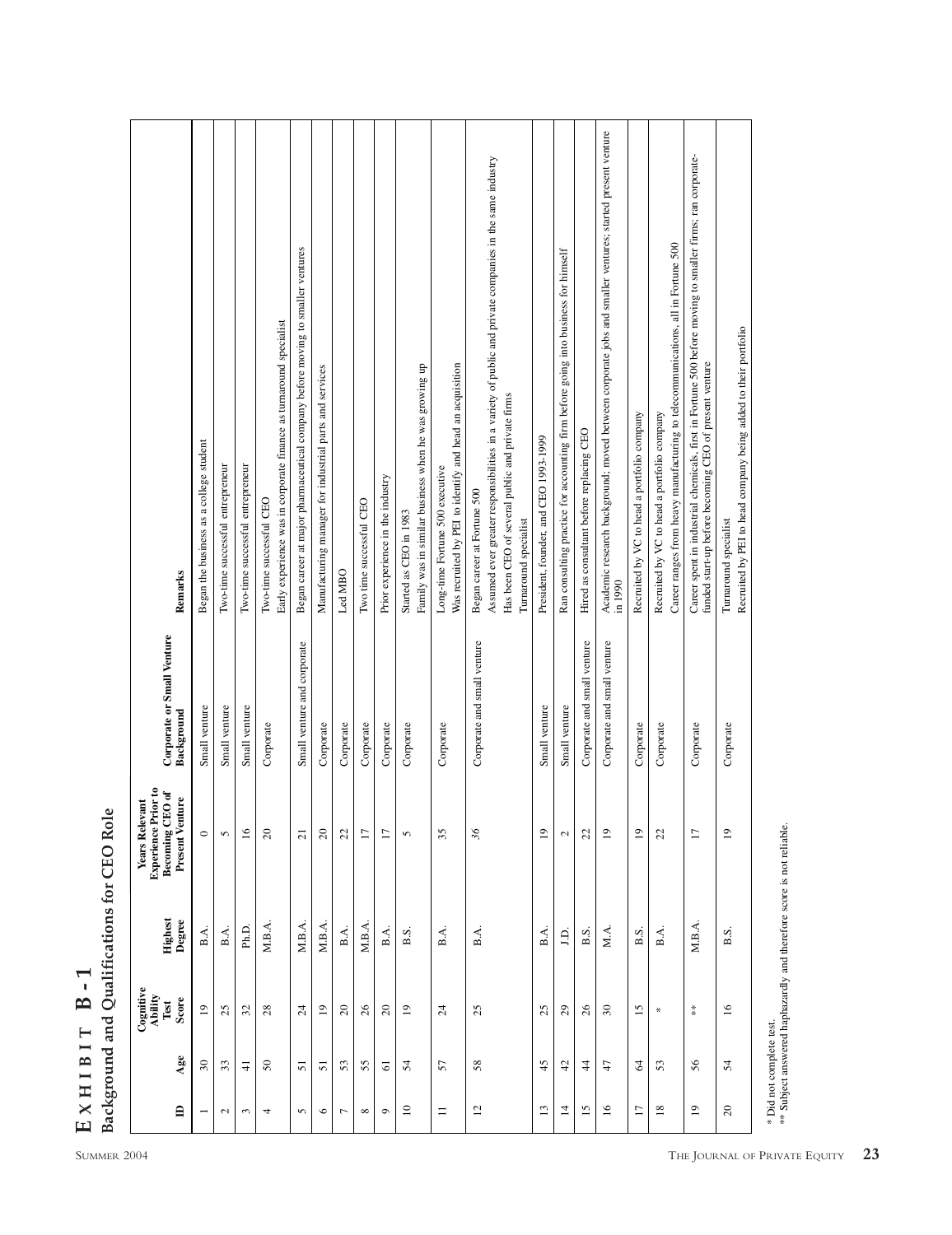# **E XHIBIT B-2 Original Family Setting: Structure**

| ID     | <b>Geographic Location</b><br><b>While Growing Up</b> | Family<br><b>Structure</b> | <b>Position in Sibship</b>                                                                             |
|--------|-------------------------------------------------------|----------------------------|--------------------------------------------------------------------------------------------------------|
| 1      | Suburban                                              | Intact                     | Older of two                                                                                           |
| 2      | Suburban                                              | Intact                     | Older of two                                                                                           |
| 3      | Suburban                                              | Intact                     | Oldest of five                                                                                         |
| 4      | Suburban                                              | Intact                     | Oldest of nine                                                                                         |
| 5      | Suburban                                              | Intact                     | Younger of two sons                                                                                    |
| 6      | Suburban                                              | Disrupted                  | Older of two sons                                                                                      |
| $\tau$ | Rural                                                 | Intact                     | Oldest of four                                                                                         |
| 8      | Suburban                                              | Intact                     | Older of two                                                                                           |
| 9      | Rural                                                 | Intact                     | Oldest of three                                                                                        |
| 10     | Rural                                                 | Disrupted                  | Second of five; only son                                                                               |
| 11     | Rural                                                 | Intact                     | Second of three sons                                                                                   |
| 12     | Rural                                                 | Intact                     | Third of five                                                                                          |
| 13     | Suburban                                              | Disrupted                  | Youngest of three sons                                                                                 |
| 14     | Suburban                                              | Disrupted                  | Oldest of two; only son                                                                                |
| 15     | Suburban                                              | Intact                     | Youngest of three                                                                                      |
| 16     | Rural                                                 | Intact                     | Second of two but first boy                                                                            |
| 17     | Rural                                                 | Disrupted                  | Second of two from original family; oldest son; eventually step-siblings from father's second marriage |
| 18     | Suburban                                              | Intact                     | Second of three                                                                                        |
| 19     | Suburban                                              | Intact                     | Second of five; oldest son                                                                             |
| 20     | Rural                                                 | Intact                     | Youngest of three; only son                                                                            |

personality functioning. The second is a semi-projective sentence completion technique, which elicits a more spontaneous presentation of self. The third is a projective story telling technique, which taps even more covert, indirect, and less conscious revelations of self.

Information gathered using these three instruments taken together allows us to determine the congruency or stability of an individual's personality. Are the individual's coping abilities manifest either behaviorally or in a self-reported way congruent with other motives or drives, or are they in conflict? Knowing this is important because if the personality system is in conflict, the individual's behavioral style may break down over time and cause instability in his or her leadership.

# **APPENDIX B**

# **FINDINGS ON INTELLIGENCE AND DEVELOPMENT**

As mentioned in the body of the text, we are reporting in this appendix the research findings as they bear on 1) intelligence, work skills, and experience, and 2) development, including family and socio-cultural background.

## **Intelligence, Work Skills, and Experience**

As evaluated by the investor (*see Exhibit B-1*), all of the CEOs demonstrated the requisite level of functional skill and cognitive ability to perform in their jobs. The mean score on a non-verbal assessment of reasoning abilities was consistent with the authors' research on M.B.A. students and medical students. The CEOs, however, tended to be considerably older than business and medical school students. This is significant because non-verbal intelligence scores tend to peak in the twenties and decrease gradually with age. We might hypothesize that had the CEOs taken the mental reasoning test in their twenties, they might have scored a standard deviation higher. In general, then, the CEOs are highly intelligent people.

This study made no formal evaluation of the quality of the CEOs' functional skills (e.g., expertise in marketing, fundraising, engineering) and accepts the investors' assessment that their skills in these areas were sufficient.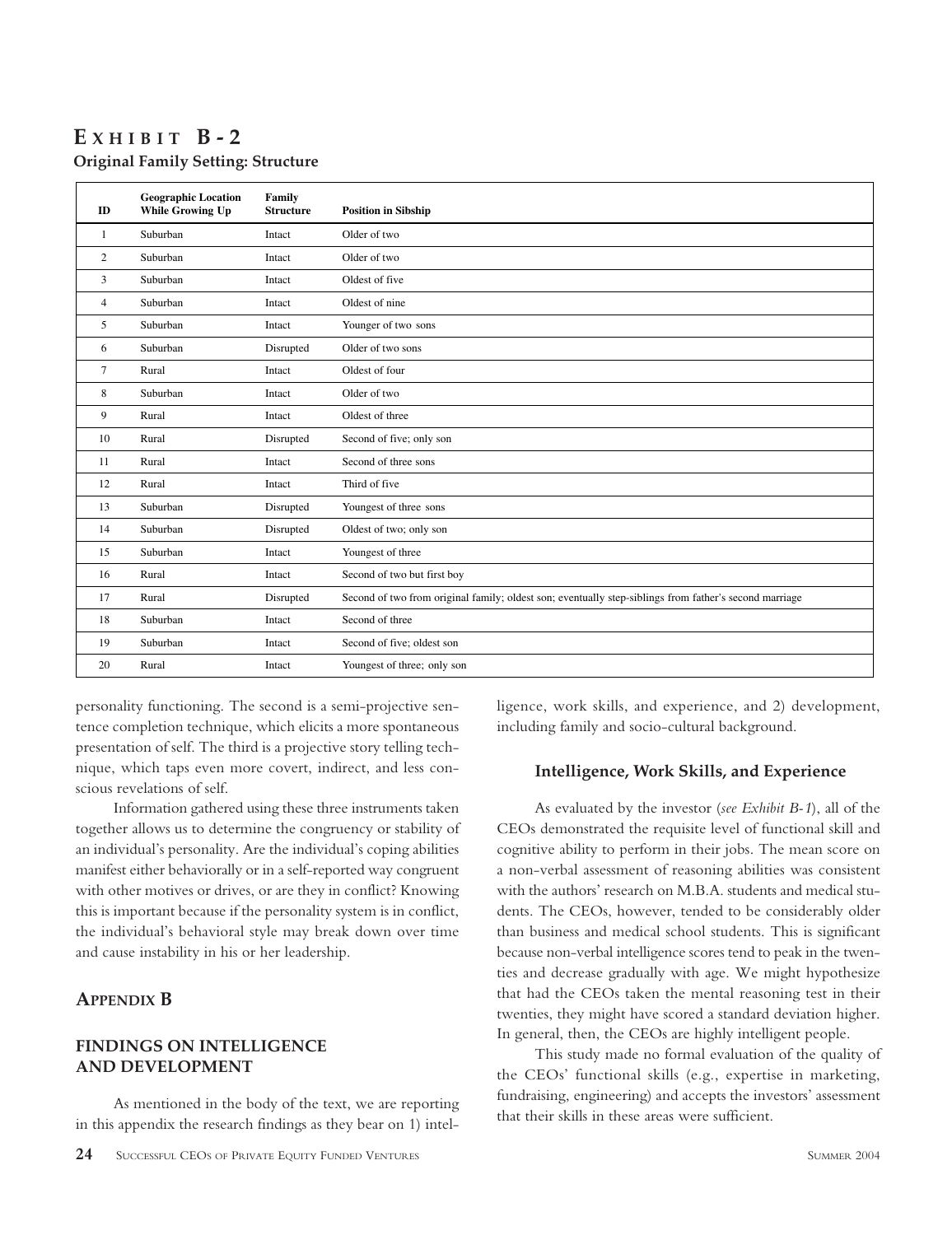E X H I B I T B - 3<br>Original Family Setting: Parents **XHIBIT B-3 Original Family Setting: Parents**

| ₿            | Father's Occupational History<br>While Children at Home                                                          | Father's Career<br>Progression | Subject's Characterization of<br>Father                                                                                                                                                                           | Mother's Occupational Role<br>While Children at Home                                    | Relationship with Son<br>Mother's Emotional | Subject's Characterization of<br>Mother                                                                                                                                                                                                                                | Special Co                              |
|--------------|------------------------------------------------------------------------------------------------------------------|--------------------------------|-------------------------------------------------------------------------------------------------------------------------------------------------------------------------------------------------------------------|-----------------------------------------------------------------------------------------|---------------------------------------------|------------------------------------------------------------------------------------------------------------------------------------------------------------------------------------------------------------------------------------------------------------------------|-----------------------------------------|
|              | Schoolteacher                                                                                                    | Stable                         | that being a teacher is fundamentally<br>everybody's friend, super positive.<br>'Loyal, honest, helpful, generous,<br>Almost became a minister; taught<br>Undoubtedly my moral compass.<br>about serving others." | teach so that she could be around<br>Business-oriented but chose to<br>for her children | "More a friend than a mom"<br>Distant       | Not one to delve deeply into matters<br>Did not provide a feminizing<br>'Unemotional.<br>of the heart."<br>nfluence.                                                                                                                                                   | Family clos<br>Unsupervis<br>achievemer |
| $\mathbf{c}$ | management, then started own<br>Entrepreneur: started as<br>engineer, moved into<br>business                     | Ascending                      | Did not elaborate on father.                                                                                                                                                                                      | High school English teacher for 38<br>years                                             | Nurturing                                   | Highly educated and more refined<br>Encouraged her sons' education.<br>than father                                                                                                                                                                                     | together tha<br>Father and              |
| 3            | management, then bought spin<br>Entrepreneur: started as auto<br>off of Big 3 auto maker<br>engineer, moved into | Ascending                      | Always starting businesses on the<br>"Serious but fun.<br>side."                                                                                                                                                  | Schoolteacher then stayed home to<br>take care of kids<br>Homemaker                     | Nurturing                                   | Very supportive of dad."<br>'Funny and artistic.                                                                                                                                                                                                                       | 'Great fam                              |
| 4            | and carpet sales; started his own<br>Entrepreneur: started in retail<br>successful business                      | Ascending                      | 'Successful businessperson, the<br>consummate sales person, good<br>rapport with people."                                                                                                                         | Homemaker                                                                               | Nunturing                                   | her. She conditioned our ideas of what<br>She was well educated and wanted to<br>The morals of the family came from<br>"Came up through a more affluent"<br>ensure we were all well educated."<br>The foundation of the family.<br>was right and wrong<br>than father. | Warm, ben                               |
| 5            | door insurance sales to regional<br>Corporate: rose from door to<br>head of major insurance<br>company           | Ascending                      | could count on whatever he said to be<br>passionate about being honest. You<br>"Dad was very professional,<br>the truth."                                                                                         | Homemaker                                                                               | Nurturing                                   | 'Mom was a super mom, a great cook.<br>powerful physical presence at home."<br>The rock at home with dad traveling<br>all the time. Strong, opinionated. A                                                                                                             | "Parents re                             |
| $\circ$      | Middle management: accountant<br>within a husiness                                                               | Stable                         | "Dad wasn't jovial; was serious,<br>recented                                                                                                                                                                      | Homemaker                                                                               | Distant                                     | "Serious, stern, Germanic reserve; not<br>warm or emotionally expressive "                                                                                                                                                                                             | Parents div<br>remarried e              |

SUMMER 2004

 $\overline{\Gamma}$ 

| 白              | While Children at Home                                                                                           | Progression | Father                                                                                                                                                                                                               | While Children at Home                                                                                                              | Relationship with Son                                 | Mother                                                                                                                                                                                                                                                                  | <b>Special Comments</b>                                                                                                                                 |
|----------------|------------------------------------------------------------------------------------------------------------------|-------------|----------------------------------------------------------------------------------------------------------------------------------------------------------------------------------------------------------------------|-------------------------------------------------------------------------------------------------------------------------------------|-------------------------------------------------------|-------------------------------------------------------------------------------------------------------------------------------------------------------------------------------------------------------------------------------------------------------------------------|---------------------------------------------------------------------------------------------------------------------------------------------------------|
|                | Schoolteacher                                                                                                    | Stable      | that being a teacher is fundamentally<br>everybody's friend, super positive.<br>"Loyal, honest, helpful, generous,<br>Almost became a minister; taught<br>my moral compass.<br>about serving others."<br>Undoubtedly | teach so that she could be around<br>for her children<br>Business-oriented but chose to                                             | "More a friend than a mom"<br>Distant                 | Not one to delve deeply into matters<br>of the heart."<br>Did not provide a feminizing<br>"Unemotional<br>influence.                                                                                                                                                    | Unsupervised from age 16 on $-$ got attention by<br>achievement in sports<br>Family close but does not share much emotion.                              |
| $\mathbf{c}$   | management, then started own<br>Entrepreneur: started as<br>engineer, moved into<br>business                     | Ascending   | Did not elaborate on father.                                                                                                                                                                                         | High school English teacher for 38<br>years                                                                                         | Nurturing                                             | Highly educated and more refined<br>Encouraged her sons' education.<br>than father                                                                                                                                                                                      | Father and son started medical device business<br>together that they still operate                                                                      |
| $\omega$       | engineer, moved into<br>management, then bought spin<br>off of Big 3 auto maker<br>Entrepreneur: started as auto | Ascending   | Always starting businesses on the side."<br>fun.<br>"Serious but                                                                                                                                                     | Schoolteacher then stayed home to<br>take care of kids<br>Homemake                                                                  | Nurturing                                             | Very supportive of dad."<br>"Funny and artistic.                                                                                                                                                                                                                        | "Great family environment growing up."                                                                                                                  |
| 4              | and carpet sales; started his own<br>Entrepreneur: started in retail<br>successful business                      | Ascending   | "Successful businessperson, the<br>consummate sales person, good<br>rapport with people."                                                                                                                            | Homemake                                                                                                                            | Nurturing                                             | her. She conditioned our ideas of what<br>She was well educated and wanted to<br>The morals of the family came from<br>"Came up through a more affluent"<br>ensure we were all well educated."<br>"The foundation of the family.<br>was right and wrong<br>than father. | Warm, benevolent, traditional Catholic family                                                                                                           |
| 5              | door insurance sales to regional<br>Corporate: rose from door to<br>head of major insurance<br>company           | Ascending   | could count on whatever he said to be<br>passionate about being honest. You<br>"Dad was very professional,<br>the truth."                                                                                            | Homemaker                                                                                                                           | Nunturing                                             | "Mom was a super mom, a great cook.<br>The rock at home with dad traveling<br>powerful physical presence at home."<br>all the time. Strong, opinionated. A                                                                                                              | "Parents relationship was very stable."                                                                                                                 |
| $\circ$        | Middle management: accountant<br>within a business                                                               | Stable      | worked six days a week and one<br>night so I only saw him Sundays."<br>"Dad wasn't jovial; was serious,<br>lot with dad. Dad<br>"Didn't do a<br>reserved.                                                            | Homemaker                                                                                                                           | Distant                                               | "Serious, stern, Germanic reserve; not<br>warm or emotionally expressive."                                                                                                                                                                                              | Parents divorced when subject was in 5th grade and<br>remarried each other a few years later.                                                           |
| $\overline{ }$ | Small businessman: owned<br>insurance agency                                                                     | Stable      | "Dad was very loving, very caring.<br>Fishing, hunting, sports with dad."                                                                                                                                            | Worked a bit in the insurance<br>Homemaker<br>agency.                                                                               | Nurturing                                             | She ruled the roost at home without<br>letting father know it."<br>"Her life was her family.                                                                                                                                                                            |                                                                                                                                                         |
| $\infty$       | Middle management: started as<br>engineer                                                                        | Ascending   | Very forceful, strict, authoritarian,<br>put intense pressure to achieve                                                                                                                                             | Homemaker                                                                                                                           | Nurturing                                             | "The moral force; whatever principles<br>I have today, she taught me—<br>humility, humanity, sincerity, and<br>openness to others."                                                                                                                                     |                                                                                                                                                         |
| $\circ$        | Laborer: construction worker                                                                                     | Stable      | tion with father, who<br>slept, watched TV."<br>Little interacti<br>"worked, ate,                                                                                                                                    | Homemaker                                                                                                                           | Distant                                               | Mother in poor health                                                                                                                                                                                                                                                   |                                                                                                                                                         |
| $\overline{a}$ | Laborer: construction worker                                                                                     | Descending  | Absent                                                                                                                                                                                                               | Various jobs, from waitress to hair<br>salon operator                                                                               | Nurturing                                             | "She is determined, has a great sense<br>of humor, went through a lot of<br>adversity and did so with dignity and<br>grace."                                                                                                                                            | Father alcoholic and deserted the family<br>"Oldest sister was very strong."                                                                            |
| $\equiv$       | Schoolteacher who rose to be<br>school superintendent                                                            | Ascending   | Father "stern, disciplinarian."<br>Distant                                                                                                                                                                           | Homemaker                                                                                                                           | Nurturing                                             | "Made each son feel like he was the<br>center of her universe."                                                                                                                                                                                                         |                                                                                                                                                         |
| 7              | management then owned and<br>Entrepreneur: started in mid-<br>operated small hotels and<br>restaurants           | Ascending   | uncompromising in his moral<br>values" (Quaker).<br>"Totally devoted to kids,                                                                                                                                        | Worked in the business with father<br>Concert level pianist, phenomenal<br>Came from a rich, socially<br>prominent family<br>artist | She was "driven" and had<br>high expectations of son. | "A tough business person in a pill box<br>hat - she would not let someone take<br>advantage of her, very gracious but<br>tough as nails. A very proper lady."                                                                                                           | "Parents never fought. Epitome of compromise and a good family. They worked together, played together."<br>Very admiring of father and proud of mother. |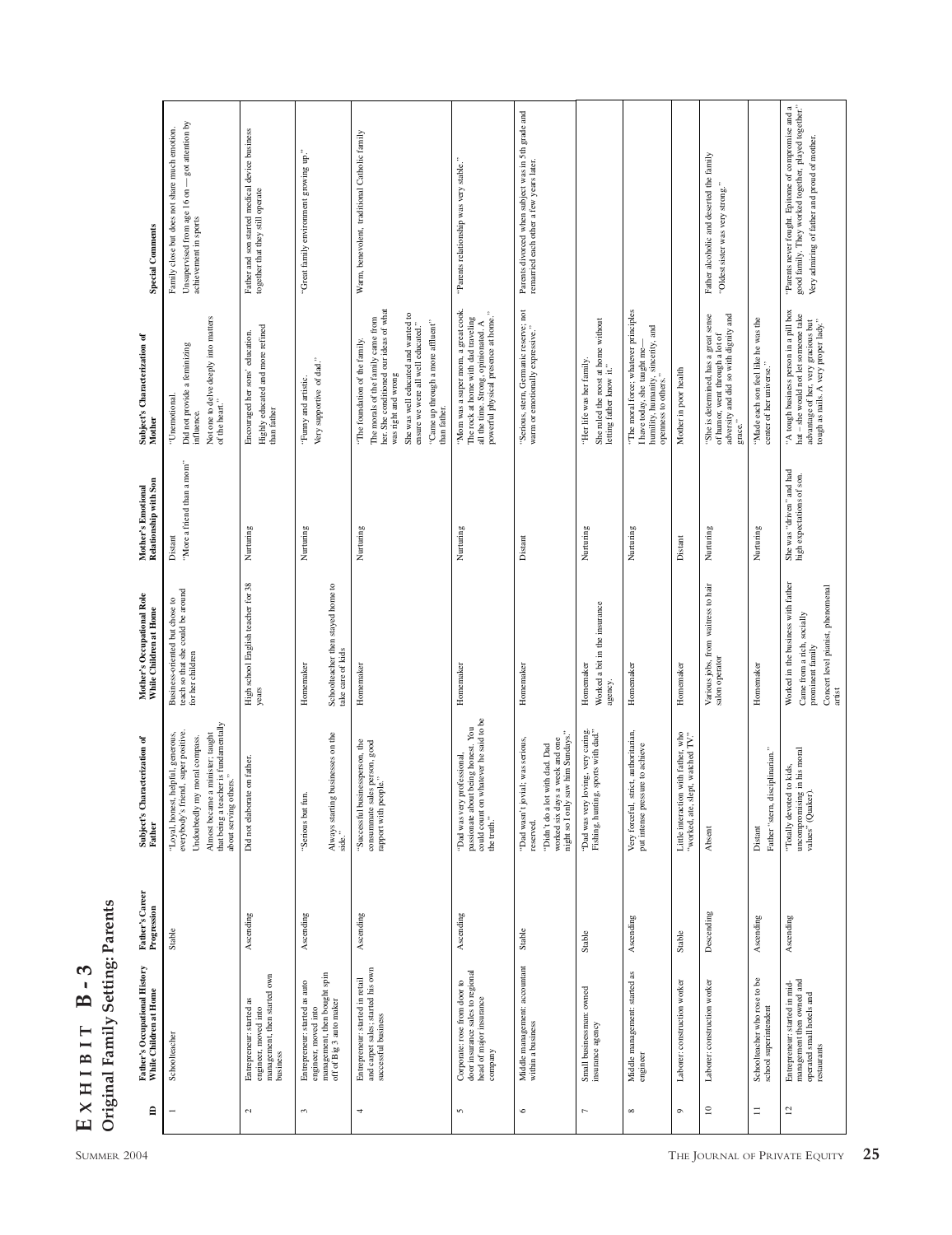| г<br>١<br>r |
|-------------|
| ≃           |
| $\vdash$    |
| ì<br>p<br>נ |
| ŗ           |
| ゝ           |
|             |
|             |

| Experienced both parents as very controlling and<br>Parents divorced when subject was 17.<br>Conflicted relations with both parents.<br>rejects their values                                           | teenager and divorced when subject was in his mid-20s.<br>Parents separated a few times when subject was a | Achievement of mother released only when father<br>injured                                                            | Father uninvolved in son's life                                                                                                                                                            | late teen years; father remarried within three years of<br>Parents divorced; subjects lived with father until his<br>separation from mother               | "Dad ended up drinking a bit too much" in high school<br>Parents divorced when subject gradated from college<br>and eventually remarried each other<br>years | "Both parents were heavy drinkers."                                                                                             | Stern but caring family life. Structured.                                                                                                                                              |
|--------------------------------------------------------------------------------------------------------------------------------------------------------------------------------------------------------|------------------------------------------------------------------------------------------------------------|-----------------------------------------------------------------------------------------------------------------------|--------------------------------------------------------------------------------------------------------------------------------------------------------------------------------------------|-----------------------------------------------------------------------------------------------------------------------------------------------------------|--------------------------------------------------------------------------------------------------------------------------------------------------------------|---------------------------------------------------------------------------------------------------------------------------------|----------------------------------------------------------------------------------------------------------------------------------------------------------------------------------------|
| Was raised by a primary caretaker in<br>displays of emotion to get her way."<br>"Very controlling," "manipulative,"<br>an "emotional train wreck. "Used<br>addition to mother.                         | Focused on raising kids without being<br>emotionally invested in the role                                  | "A very wonderful person. Spent a lot<br>care of others. A very strong leader."<br>of time edifying others and taking | outgoing, always making cookies and<br>helping at the schools."<br>similar sense of humor, could talk to<br>her."<br>'She had friends everywhere, very<br>"Got along really well with mom, | Didn't grow up with mother                                                                                                                                | Responsible child in an alcoholic<br>family                                                                                                                  | "Mother more creative, someone to<br>find a common ground. More of a<br>Mother made the family run.<br>counseling personality." | adverse (controlling). Believed in the<br>system, "these are the authorities and<br>Mother the power in the household,<br>held his father back. Mother risk<br>you conformed to them." |
| "Protective in a Jewish<br>mother kind of way."                                                                                                                                                        | Distant                                                                                                    | Nurturing                                                                                                             | Nurturing                                                                                                                                                                                  | Distant                                                                                                                                                   | Nurturing                                                                                                                                                    | Nurturing                                                                                                                       | well and conform to system<br>desires. Wanted him to do<br>empathize with son s<br>Controlling. Did not                                                                                |
| Homemaker                                                                                                                                                                                              | Homemaker                                                                                                  | major corporation after father hurt<br>administrative/clerical job in a<br>in a hunting accident<br>Mother worked in  | Homemaker                                                                                                                                                                                  | Worked as a waitress after divorce                                                                                                                        | Homemaker                                                                                                                                                    | Homemaker                                                                                                                       | restrictive rather than encouraging<br>Described mother as constrictive,<br>administrative role, claims<br>Homemaker; worked in<br>adjudication.                                       |
| Harvard Business School, went into<br>tried to impose straight laced Eagle<br>business, and expected same of all<br>"Very controlling," authoritarian,<br>Scout values" on son. Went to<br>three sons. | Father very focused on career,<br>socially ambitious<br>Distant                                            | person. Incredible work ethic. Very<br>involved in church" with mother.<br>"Father was not an affectionate<br>Distant | Distant, self- and career-focused<br>"Abdicated the role of father."                                                                                                                       | lived with older sister for<br>As teenager, kicked out of house by<br>Didn t have an ambitious bone in<br>a year until college<br>father and<br>his body. | not live up to promise<br>Father did                                                                                                                         | Perceived father as an under-<br>achiever<br>Distant                                                                            | business but mother put the clamps<br>dreamer, wanted to have his own<br>Hard working, ambitious, a<br>let him achieve.<br>on, never                                                   |
| Ascending                                                                                                                                                                                              | Ascending                                                                                                  | Stable                                                                                                                | Ascending                                                                                                                                                                                  | Stable                                                                                                                                                    | Unstable                                                                                                                                                     | Stable                                                                                                                          | Stable                                                                                                                                                                                 |
| Entrepreneur: machine tool<br>sales                                                                                                                                                                    | Corporate: partner at<br>accounting firm                                                                   | Laborer: factory worker                                                                                               | insurance agency, retail stores<br>Entrepreneur: owned and<br>operated bowling alley,                                                                                                      | Sharecropper, then odd jobs in<br>town                                                                                                                    | Middle management                                                                                                                                            | Middle management: electrical<br>engineer                                                                                       | Middle management: salesman<br>on salary                                                                                                                                               |
| 13                                                                                                                                                                                                     | $\overline{4}$                                                                                             | $\overline{15}$                                                                                                       | $\overline{16}$                                                                                                                                                                            | 17                                                                                                                                                        | $\overline{18}$                                                                                                                                              | $\overline{0}$                                                                                                                  | $\approx$                                                                                                                                                                              |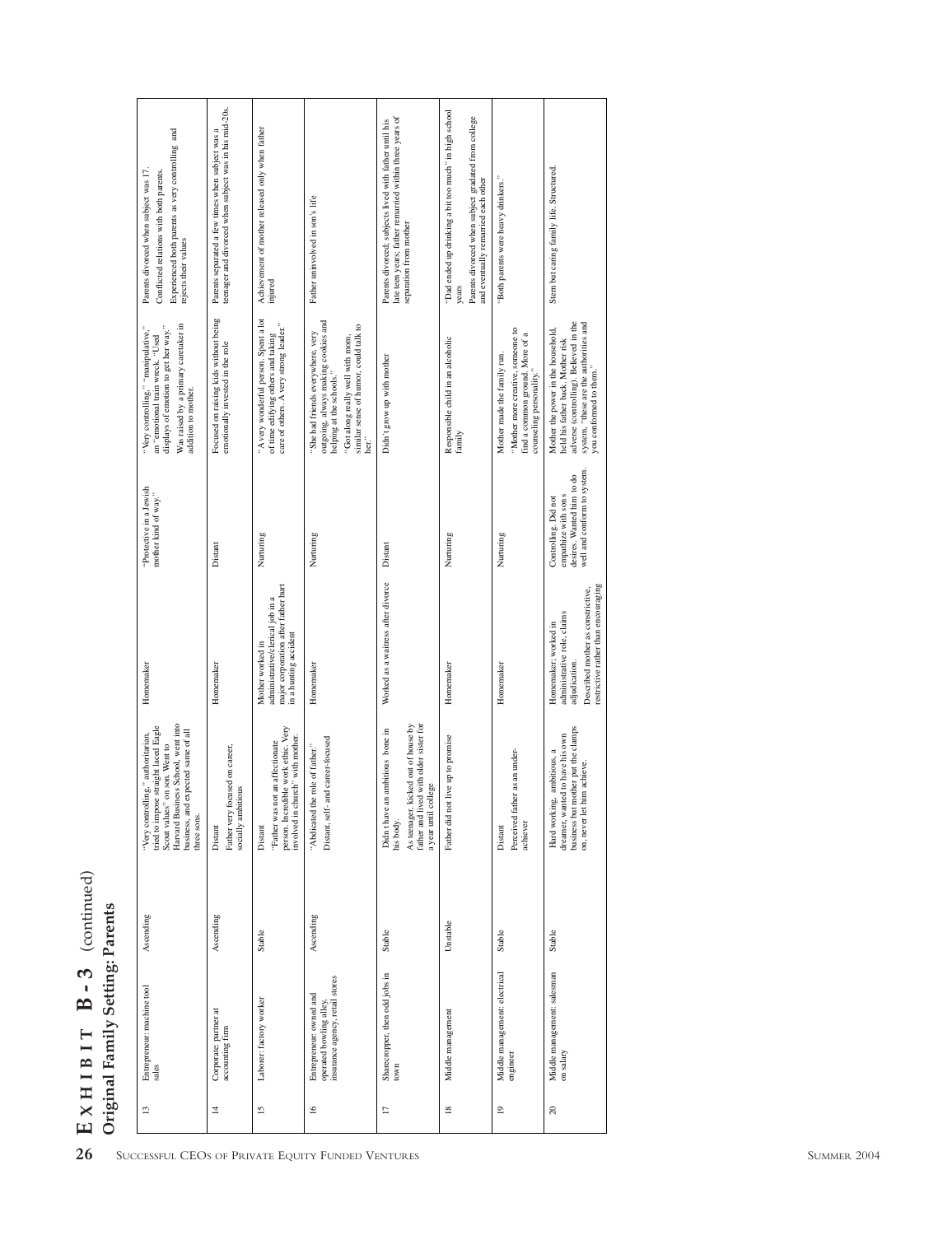| EXHIBIT        |                   | $B - 4$                                                             |                              |                                                                                                          |                                                                                                                                                                                                                                                                                                                                                                 |                                                                                                                     |                                                                                                                                                           |                                                                                                                                                        |
|----------------|-------------------|---------------------------------------------------------------------|------------------------------|----------------------------------------------------------------------------------------------------------|-----------------------------------------------------------------------------------------------------------------------------------------------------------------------------------------------------------------------------------------------------------------------------------------------------------------------------------------------------------------|---------------------------------------------------------------------------------------------------------------------|-----------------------------------------------------------------------------------------------------------------------------------------------------------|--------------------------------------------------------------------------------------------------------------------------------------------------------|
|                |                   | <b>Current Family Setting</b>                                       |                              |                                                                                                          |                                                                                                                                                                                                                                                                                                                                                                 |                                                                                                                     |                                                                                                                                                           |                                                                                                                                                        |
| $\mathbf{a}$   | Age               | <b>Marital History</b>                                              | Wife's Level of<br>Education | Wife's Occupational<br>Preference During<br>Childrearing Years                                           | Subject's Image of Wife                                                                                                                                                                                                                                                                                                                                         | Children                                                                                                            | Leisure Activities                                                                                                                                        | Remarks                                                                                                                                                |
|                | R                 | Married at age 29                                                   | Ë,                           | Presently running a non-profit<br>and writing a novel                                                    | Also, she was smart and pretty and we got along great."<br>"She understood the part of me that is an entrepreneur,<br>she understood my passion, my business.                                                                                                                                                                                                   | None-plan to have<br>children in a year                                                                             | Golf, skiing, singing, restaurant<br>business                                                                                                             | other wives in this sample. She challenges him<br>Wife unusually demanding compared to the<br>to deal with emotional issues he would<br>otherwise not. |
| $\mathbf{c}$   | 33                | Married at age 32                                                   | B.A.                         | ind trader<br>Former hedge fr                                                                            | "Drop dead gorgeous, focused on my happiness; very<br>sweet, cares about everyone."                                                                                                                                                                                                                                                                             | None-plan to have<br>children                                                                                       | Golf, other sports                                                                                                                                        |                                                                                                                                                        |
| 3              | $\pm$             | Married at age 26                                                   | B.A.                         | Worked with husband until the<br>and then<br>became a mom at home<br>start up took off                   | "Very outgoing, fun, funny, a beautiful person and has a<br>lot of integrity. Is great with kids and great with the<br>home."                                                                                                                                                                                                                                   | Two children, three<br>and five                                                                                     | Family $-$ "hanging out with family and kids."                                                                                                            |                                                                                                                                                        |
| Ħ              | $\boldsymbol{50}$ | Married at age 23                                                   | B.A.                         | Taught until pregnant with first<br>child                                                                | "A natural with kids, created a successful, warm family."                                                                                                                                                                                                                                                                                                       | Five children, between<br>ages of eight and 17                                                                      | Active sports (golf, tennis, skiing,<br>scuba diving); travel outside the<br>"Everything outside of work<br>involves the family."<br><b>United States</b> |                                                                                                                                                        |
| $\mathbf{r}$   | 51                | Married at age 28                                                   | B.A.                         | Homemaker                                                                                                | She regards everyone else as "more important than she is;<br>never been a battle, though there have been tears for her."<br>frequently; "when opportunitiespresented themselves, we<br>financially we'll be better off, then let's go.' There has<br>she is a very kind and most giving person." Moved<br>took them, she has said, 'if you think it's right and | Three children, 20, 16,<br>and $12$ .                                                                               | Sports with sons; listening to music<br>with wife                                                                                                         | you make the other persons happiness more<br>important than your own."<br>"Definition of asuccessful marriage is when                                  |
| $\circ$        | 51                | divorced at age 38 and<br>remarried at age 40<br>Married at age 23, | B.A.                         | in mid-<br>management position<br>Works full-time                                                        | "More independent than first wife."                                                                                                                                                                                                                                                                                                                             | from first marriage and<br>two adopted children,<br>age one and four, in<br>present marriage<br>I'wo adult children | Not well developed; finds it hard not to work                                                                                                             | Does not know why first wife wanted a<br>Significantly overweight.<br>Met current wife at work<br>divorce                                              |
| $\overline{ }$ | 53                | Married at age 23                                                   | B.A.                         | Taught school until they had<br>their first child                                                        | "Smart, from the right side of the tracks, has very good<br>values, and challenges people when she talks to them."                                                                                                                                                                                                                                              | Two children, both<br>launched                                                                                      | Spends time with wife and friends                                                                                                                         |                                                                                                                                                        |
| $\infty$       | 55                | Married at age 34                                                   |                              | Worked front desk at hotel and<br>producing a<br>raising<br>then focused on<br>children; is now<br>movie | known, caring, a bit overprotective, she has been the rock<br>of the family. Does all the electrical work at home, is a<br>"A great cook, one of the most loving women (he has)<br>great mother. A health freak."                                                                                                                                               | Two children, high<br>school and college                                                                            | Movies, concerts, games with family<br>Has run several marathons<br>and friends                                                                           | Recovered from lung cancer at age 50<br>Started family relatively late (38)                                                                            |
| $\circ$        | 5                 | Married at age 25                                                   | B.A.                         | hree years then<br>focused on children<br>Worked about tl                                                | Attractive to wife because she was "quiet, stable, and mature," and they were "compatible."                                                                                                                                                                                                                                                                     | Two adult children                                                                                                  | Skiing, community service                                                                                                                                 |                                                                                                                                                        |
| $\overline{a}$ | 24                | Divorced; remarried at<br>age 30                                    | Ŭnk                          | 'Has worked the whole time, a<br>very successful<br>businesswoman."                                      | "Wonderful, kind, caring, supportive, a great mother to (our) kids, beautiful."                                                                                                                                                                                                                                                                                 | marriages and one they<br>had together<br>Three children, two<br>from their previous                                | Running                                                                                                                                                   | Bypass surgery at age 49                                                                                                                               |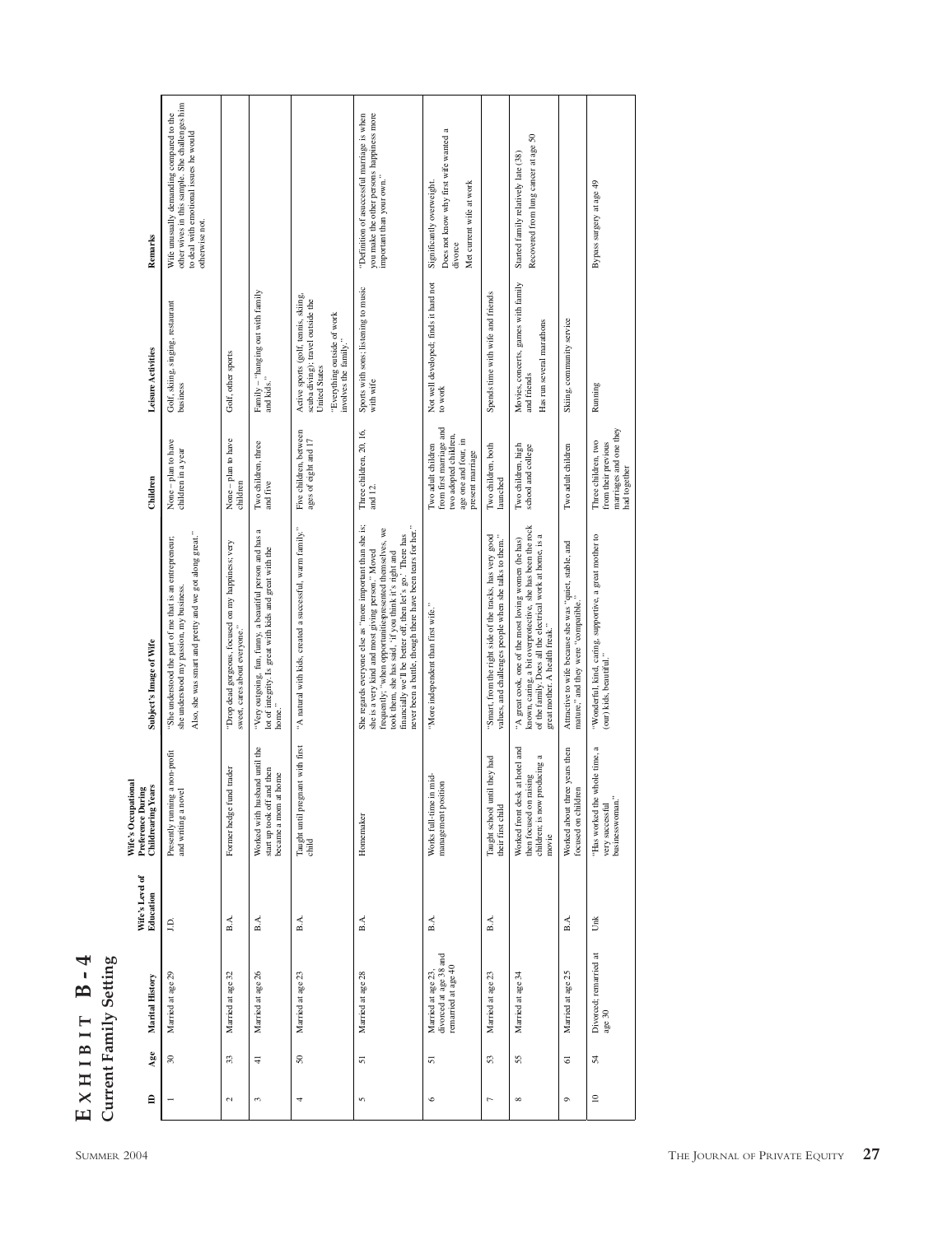| t                |
|------------------|
| ٠                |
| R                |
| E<br>۰<br>F<br>ŧ |
| R                |
| F                |
| Ξ                |
| ≺                |
| ╛<br>ı           |
| 28               |

| נ             | Setting        |
|---------------|----------------|
| 4<br>ť        | Current Family |
| י<br>י<br>į   |                |
| $\frac{1}{1}$ |                |

| SUCCESSFUL CEOS OF PRIVATE EQUITY FUNDED VENTURES |
|---------------------------------------------------|
|---------------------------------------------------|

| Bypass surgery a few years ago                                                                                                                                                                                                                                                                                                 |                                                                                                                                                                                                                                                                                                                                                                               |                                                                                                                        |                                              |                                                                                                                                                                                                             |                                                                                                                                                                   |                                                                                                                                                   |                                                                                                                                                                                                                                                                                                                                                | This is the only woman in sample |                                                               |
|--------------------------------------------------------------------------------------------------------------------------------------------------------------------------------------------------------------------------------------------------------------------------------------------------------------------------------|-------------------------------------------------------------------------------------------------------------------------------------------------------------------------------------------------------------------------------------------------------------------------------------------------------------------------------------------------------------------------------|------------------------------------------------------------------------------------------------------------------------|----------------------------------------------|-------------------------------------------------------------------------------------------------------------------------------------------------------------------------------------------------------------|-------------------------------------------------------------------------------------------------------------------------------------------------------------------|---------------------------------------------------------------------------------------------------------------------------------------------------|------------------------------------------------------------------------------------------------------------------------------------------------------------------------------------------------------------------------------------------------------------------------------------------------------------------------------------------------|----------------------------------|---------------------------------------------------------------|
| Skiing, gardening, cooking, snow<br>shovel racing                                                                                                                                                                                                                                                                              | Tennis, golf, cars and detailing,<br>being with his wife                                                                                                                                                                                                                                                                                                                      | Volleyball                                                                                                             | Spending time with his wife and<br>baby dogs | children, camping with children,<br>Writing poetry, stories for his<br>cooking                                                                                                                              |                                                                                                                                                                   |                                                                                                                                                   | Running, international travel                                                                                                                                                                                                                                                                                                                  | None reported                    | Spending time with wife                                       |
| eventually they made a<br>conscious decision not<br>Delayed children until<br>to adopt because they<br>too late to conceive;<br>liked the life style.<br>No children.                                                                                                                                                          | One child, launched                                                                                                                                                                                                                                                                                                                                                           | No children and does<br>not know if they will<br>have children                                                         | One child (baby)                             | Two school aged<br>children                                                                                                                                                                                 | Two children from first<br>marriage                                                                                                                               | Two young children                                                                                                                                | Four children from first<br>several grandchildren<br>marriage; two step<br>children; now has                                                                                                                                                                                                                                                   | None                             | launched, successful<br>Two children, both<br>professionals   |
| established and participate in a lot of the things she likes<br>to do. She is socially adept but luckily she isn't a person<br>who has a social need.<br>around so much but she was always able to get herself<br>Attracted to her because she was cute. "A very bright<br>lady, very aggressive. "It was tough for her moving | "I moved all over during the course of my career and she<br>went along." "I told her, 'I will be traveling all over, you<br>Ultimately she became very competent, aggressive, very<br>'She had an awful childhood yet is one of the strongest<br>people ever, very well balanced, smart as a whip.<br>will be alone.' She had to deal with it."<br>comfortable with herself." | care of herself, doesn't require (him) to make her happy."<br>She is like him -- "sense of humor, values, able to take | "Very left brain; more task oriented         | support, and guidance, and critical feedback." "She never<br>doubted I'd be successful."<br>'Strong and independent. Analytical and caring, giving."<br>'Someone I can expose my vulnerabilities to and get | Attracted to current wife because she was "self sufficient,<br>bright, employed, and she had no interest in kids." "She s<br>insightful, creative, in your face." | claims wife is conflicted over working in the company or<br>Good at describing her feelings with words. Subject<br>staying at home with children. | wife) has said, if you feel that this is a good thing for you,<br>lets support it."<br>never would have taken risks the way I did. She (current<br>Supportive and encouraging of his career; "she followed<br>me literally around the world."<br>"I need to give her a lot of credit. With my first wife, I<br>Hard working as a single mother | N/A                              | Attracted to wife because she was "cute and small."           |
| asked to serve on board of local<br>bank<br>Wife has not worked full time.<br>President of local art museum,<br>involved in Literacy Council,                                                                                                                                                                                  | Homemaker                                                                                                                                                                                                                                                                                                                                                                     | In school                                                                                                              | Homemaker                                    | Homemaker; registered nurse<br>when first married                                                                                                                                                           | Homemaker                                                                                                                                                         | A marketing executive in her<br>husband s company.                                                                                                | Methis second wife at work;<br>her children are now launched.                                                                                                                                                                                                                                                                                  | Retired executive                | community and volunteer<br>Homemaker; active in<br>activities |
| BA                                                                                                                                                                                                                                                                                                                             | B.A.                                                                                                                                                                                                                                                                                                                                                                          | Completing<br>M.A.                                                                                                     | B.A.                                         | B.A.                                                                                                                                                                                                        | Ť                                                                                                                                                                 | B.A.                                                                                                                                              | B.A.                                                                                                                                                                                                                                                                                                                                           | B.A.                             | B.A.                                                          |
| Married at age 24                                                                                                                                                                                                                                                                                                              | Married at age 21                                                                                                                                                                                                                                                                                                                                                             | engaged to be remarried<br>Divorced at age 34,                                                                         | Married at age 21                            | First marriage at age 21;<br>marriage at age 40.<br>thereafter. Second<br>divorced shortly                                                                                                                  | Married at age 22;<br>divorced at age 49;<br>remarried                                                                                                            | divorced and remarried<br>Married at age 21;<br>around age 43                                                                                     | remarried at age 44<br>divorced at age 42;<br>Married at age 22,                                                                                                                                                                                                                                                                               | Divorced in 30s;<br>remarried    | Married shortly after<br>college                              |
| 57                                                                                                                                                                                                                                                                                                                             | 58                                                                                                                                                                                                                                                                                                                                                                            | $\frac{45}{5}$                                                                                                         | $\ddot{c}$                                   | $\ddagger$                                                                                                                                                                                                  | 56                                                                                                                                                                | 47                                                                                                                                                | 2                                                                                                                                                                                                                                                                                                                                              | 53                               | 24                                                            |
| $\equiv$                                                                                                                                                                                                                                                                                                                       | $\overline{2}$                                                                                                                                                                                                                                                                                                                                                                | $\overline{13}$                                                                                                        | $\overline{4}$                               | 15                                                                                                                                                                                                          | $\overline{16}$                                                                                                                                                   | E                                                                                                                                                 | $\overline{18}$                                                                                                                                                                                                                                                                                                                                | $\overline{1}$                   | $\approx$                                                     |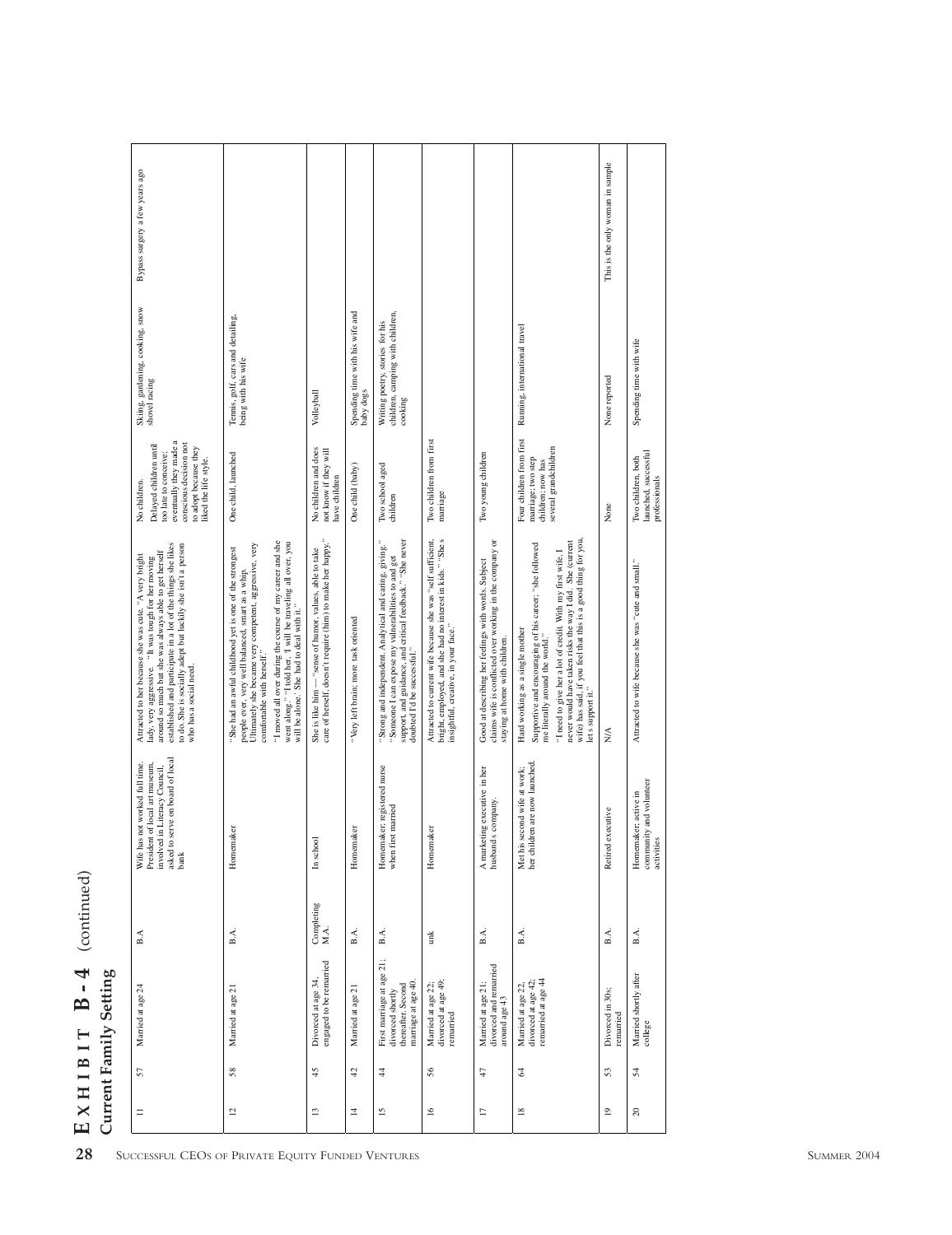In terms of their academic performance, all of the CEOs described themselves as having done well or exceptionally well in school. Only three had unconventional academic records that included flunking out or dropping out of college before eventually returning to graduate. All 20 of the CEOs had at least undergraduate degrees. Eight possessed an advanced degree (six M.B.A.s, one J.D., one Ph.D.). In general, they did well in school and moved on, with higher education having an instrumental purpose.

The sample was skewed towards executives who had extensive experience before becoming a CEO, with 16 out of 20 having 15 or more years' experience before becoming a CEO of the present venture. The mean years' relevant experience prior to becoming CEO was  $18$  (range = 0-36). That mean understates their business background because some of the CEOs had business experience that was not considered relevant.

Ten had small venture experience, 15 had experience in corporate settings, and five had experience in both small venture and corporate settings. The kind of experience and the length of the experience indicates that they learned their management skills in a prior job. The CEOs with less experience were the two who worked in an internet sector. They were also the younger ones in the sample.

#### **Development**

We take two perspectives when we look at the individual's development. The first relates to the executive's past, how he came to be who he is. This helps explain the individual's motivational system. The second perspective looks at the individual's current state. It explores the developmental forces that are currently acting on the individual in order to understand the individual's present behavior and possibly future behavior.

#### *Family and Socio-Cultural Background*

*Formative Geographic Location.* Twelve of the 20 (60%) executives had suburban upbringings, and eight (40%) had rural upbringings. None had urban upbringings. Given that few Americans have rural upbringings, that 40% of the sample had rural backgrounds is unusual. Without drawing any particular conclusions, we surmise this is an artifact of the sample. Overall, the executives' backgrounds suggest that they were upwardly mobile in their socioeconomic status.

*Race.* Except for one CEO from India, the sample is comprised of American-born whites. Were this study to be undertaken a decade or two into the future, we would expect to see more non-white CEOs.

*Family Structure.* We looked at how many of the CEOs

came from intact families (parents were alive and in the family while the CEO was growing up) and how many came from broken families (only a single parent or a stepparent where one parent died or left). Six of the 20 (30%) came from families that were disrupted by divorce or separation. For three of these six, the parents divorced shortly before the subject reached adulthood. In another case, the parents divorced and then remarried each other. In the fifth case where the parents divorced, the subject grew up with his father and stepmother. In case six, the father abandoned the family. None of the CEOs had a parent die during their childhood.

Interpreting this finding is tricky. With the divorce rate so much lower in the 1950s than today, many of the subjects may have grown up in households that experienced the kind of stress that nowadays would result in a divorce. Overwhelmingly, however, the subjects did not grow up in single parent households. (Only one of the 20 grew up in a single parent household.) They were socialized into stable families. Moreover, most of the CEOs experienced a very traditional family structure. They had stay-at-home mothers who were responsible for the family's emotional well-being and fathers whose responsibility was the family's financial well-being. As will be seen later, they seemed to internalize these values and roles, and reproduced them in their own marriages.

*Position in Sibship*. Fourteen of the 20 were either firstborns or first males. Generally, first-borns or first males in traditional Western cultures are reputed to be high achievers, identified with authority (parental) figures and high-strung (i.e., not easygoing). They strive to achieve social (particularly, authority) approval. The theory is that since they are the first born (or eldest male) the parents pay much more attention to their development, particularly regarding the pace and quality of their early developmental milestones. They are likely to be more exhibitionistic than later-born children in an effort to live up to and meet parental expectations and gain their approval. (Later-born children are generally thought to be more peer-oriented and less needy for parental attention than first-borns.) First-borns, because of their identification with parents, generally try to lead others, or to serve as models for others as they grow older. They are the models that their siblings try to emulate (or rebel against).

*Fathers' Occupational History and Characteristics*. Of the 20 CEOs, 10 had fathers with ascending careers, eight had fathers with stable careers, and only two had fathers with unstable/ descending careers. Of the 10 whose fathers had ascending careers, six were successful entrepreneurs, and four rose to executive positions within large organizations. Of the eight whose fathers had stable careers, all were in civil service/middle management positions. It stands to reason that children where at least one parent has already been an entrepreneur would have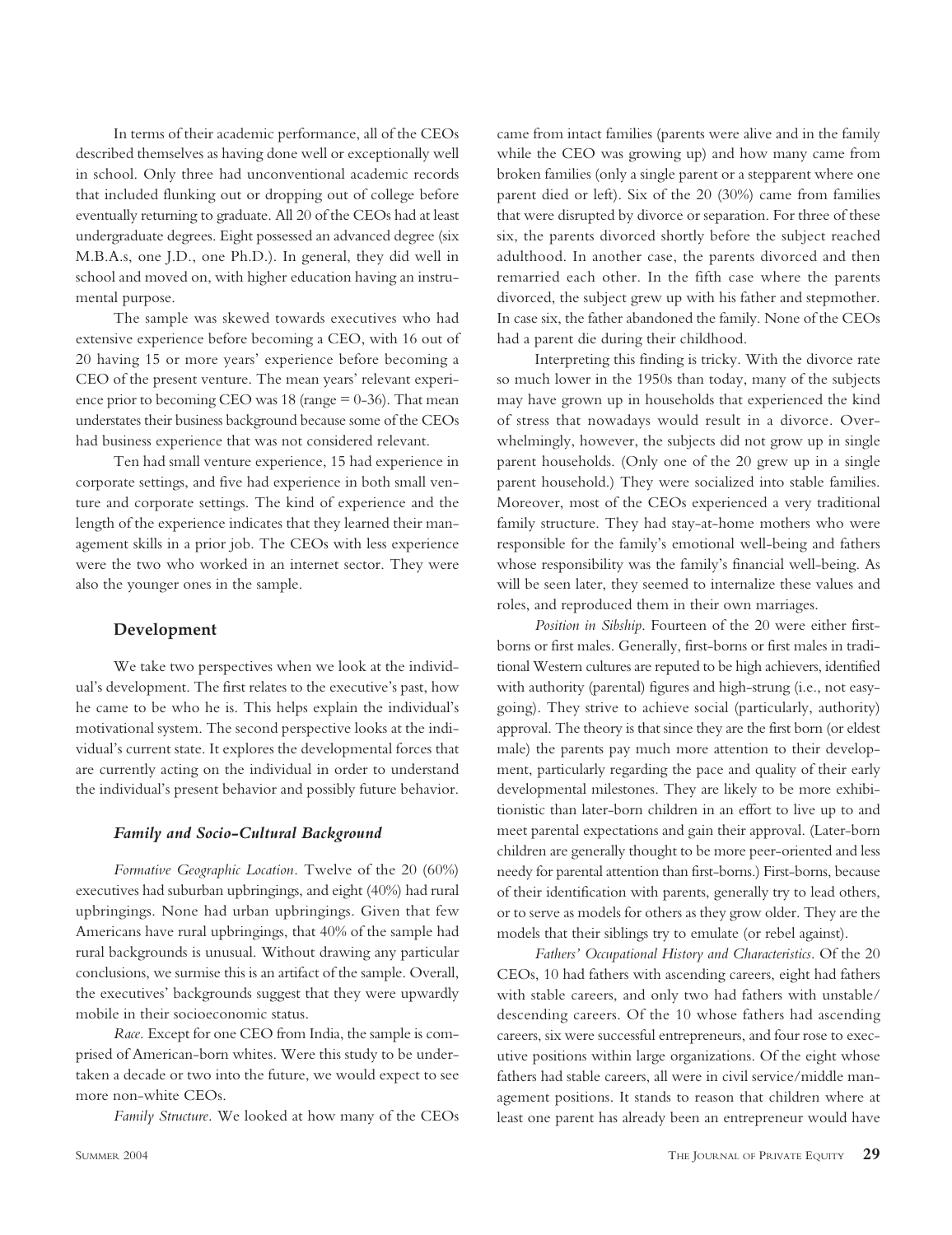less fear about risking a steady paycheck.

The CEOs did not grow up in wealthy families but in a culture of upwardly mobile ambitiousness. The fathers were described as moral, hardworking, authoritarian, and not emotionally close. In general, it appears that the CEOs' fathers provided them with an identification figure that valued achievement, integrity, and self-reliance.

*Mothers' Occupational History and Characteristics.* The mothers of successful CEOs tended to be reasonably well educated, tended to work before having children, and if they worked, stopped once they had children. Fourteen of the mothers were homemakers. Of the six who worked, only two had jobs that could be considered careers. These two mothers were both schoolteachers.

The CEOs generally described their mothers as intelligent, extroverted, stable, loving women. Fifteen of the 20 CEOs described their mothers as the heart of the family and moral center. Only five of the 20 CEOs described the mother as distant or emotionally unavailable.

In sum, while there are exceptions, the CEOs tended to be first-born/oldest male from intact families. The family structure was conventional, with clearly differentiated gender roles. The father was the main income producer and force for ambition; the mother, the homemaker and moral force in the family. Noteworthy, there was a sharp contrast between a distant, career-focused, stern father and a nurturing, caring mother. As we will flesh out later in this article, this pattern is important for understanding the success of the CEOs.

In addition, the father was described as moralistic in terms of work ethic whereas the mother was described as moralistic in terms of social morality. These CEOs come from families with a morality that was constantly communicated to them. They had a foundation of family, integrity, and ambition.

#### *Current Family Setting*

*Marital History.* In terms of their current families, all of the CEOs are married. All 20 CEOs married in their twenties or early thirties. Eight of the 20 were divorced but remarried. Of the eight who were on their second marriage, five regarded their first marriages as a youthful mistake; the other three divorces came after long marriages. (There is one woman in the study; what follows focuses on wives and not the husband of the one female CEO.)

*Characteristics of Wives.* Noteworthy, while all of the wives had college degrees, only four had full-time jobs. Of the four wives who worked, only two had careers independent of their husbands. None of the wives had high-powered careers with extensive demands. The CEOs described their wives as intelligent, educated, and stable women. They regarded them as non-demanding, supportive, and enabling, yet admired them as very enlivening, effective individuals. They regard their wives as the center of the household.

Reviewing and comparing the ways the executives described their parents and wives, and themselves, one is impressed that they seemed to strive to recreate their families of origin with their marital families. The executives depicted themselves, and their fathers, as ambitious and conscientious men who value instrumental success and wholesome families. The executives described their wives and mothers as unique, energetic, and inspiring women who independently rule the homestead while passionately admiring and supporting their husbands. The traditional role differentiation between male (worker) and female (homemaker) was maintained and may play a crucial role in allowing the executives to expend much time and effort in their work (meeting their fathers' expectations of them) while assuring a warm, caring, and loving home life (meeting their mothers' expectations). Choosing the "right" woman (educated, attractive, and exuberant but home oriented) permits these men to establish a workable harmony between self-development (work) and familial duties. Disruption in either area may cause them psychological distress.

*Children and Leisure.* Of the CEOs examined, 16 had children. Two did not have children and did not plan to have children. Two were in their thirties and had not yet started families.

While the CEOs indicated having many interests outside work and family, they devoted relatively little time to them. Their leisure activities tended to revolve around competitive sports and games where achieving, improving, and mastering are important components. These sports and games, however, tend to be country club types of activities, with many opportunities for socializing and networking. Even their leisure activities did not distract them from work. This indicates how focused on work these CEOs are.

#### *Summary of Development*

To characterize the CEOs psychologically, we find that they come from stable families with loving mothers and strong but distant fathers. They expressed admiration for their fathers but conveyed a sense that their fathers let them down. As a result, they developed a sense of independence; they do not need other people to achieve—they have confidence that they can do it themselves. They were able to accept the value structure of the distant father because the mother accepted them and valued them. One can argue that they became the image of the father to get the mother's love. They gained confidence and a sense of self-esteem from the love of their mothers. The